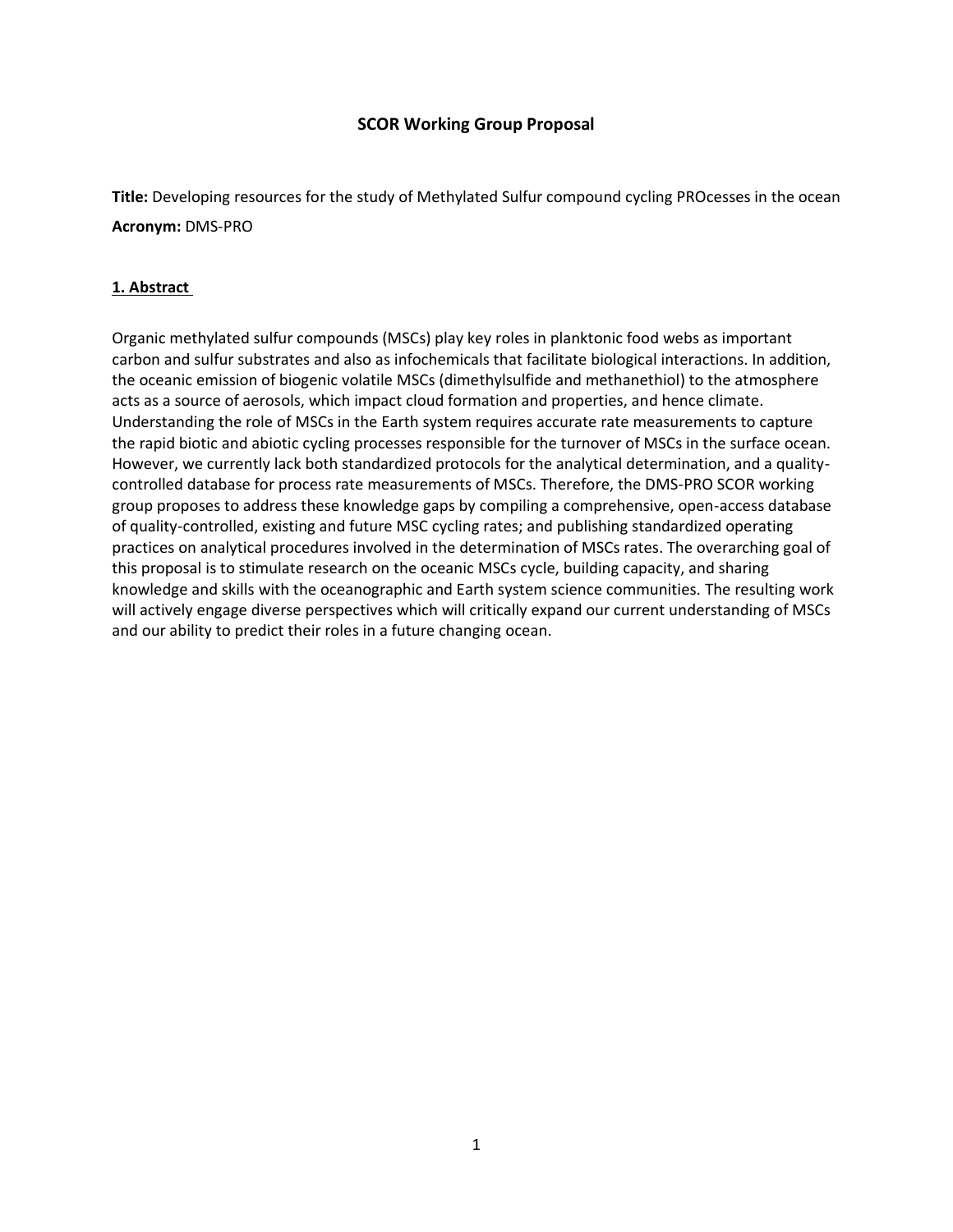# **2. Scientific Background and Rationale**

# **2.1 Role of methylated sulfur compounds (MSCs) in upper-ocean biogeochemistry and climate**

Sulfur (S) is an essential element for life and a major component of organic matter. The microorganisms that form the base of open-ocean food webs typically have a carbon:sulfur (C:S) molar ratio ≤100, meaning that S is at least as abundant as phosphorus in marine biomass<sup>1,2</sup>. S-containing molecules play central roles in key redox reactions, metabolic processes, and biological interactions that shape the functioning of the marine ecosystem and drive vital biogeochemical fluxes.

A salient feature of the marine S cycle is that a large proportion of the inorganic S assimilated by organisms is routed to the production of a unique compound: dimethylsulfoniopropionate (DMSP)<sup>1,3</sup>. This multifunctional compound is synthesized mainly by marine phytoplankton, but also by corals and their algal symbionts, heterotrophic bacteria, macroalgae, seagrasses, and brackish-water plants. Current understanding posits that DMSP is primarily an osmolyte that helps organisms cope with salinity stress, but it can serve additional functions that protect cells against other physiological stressors. Moreover, DMSP acts as a powerful chemical cue that shapes biological interactions<sup>4</sup>.



*Figure 1. Simplified scheme of MSC cycling in the upper ocean and lower atmosphere. Adapted from Thume et al. (2018) [doi.org/10.1038/s41586-018-0675-0.](https://doi.org/10.1038/s41586-018-0675-0)*

The biogeochemical cycling pathways and rates of DMSP and its derivative MSCs are best known in the upper ocean ecosystem. Globally, phytoplankton invest around half of their S assimilation and ~5% of their carbon fixation into DMSP synthesis<sup>1,5</sup>, conferring to this compound a prominent role in energy transfer up the marine food web. Research conducted over the past decades has identified DMSP as the most significant single bacterioplankton substrate and as a major source of S and C to other microbes and zooplankton<sup>1,3,4,6</sup>. Marine microorganisms have evolved several pathways to metabolize DMSP<sup>1,6</sup>, which result in either S assimilation into biomass or release. Globally, around 15% of DMSP breakdown by bacterial and algal enzymes is released to seawater in the form of dimethylsulfide (DMS)<sup>5</sup>, a climatically active gas<sup>7,8</sup>.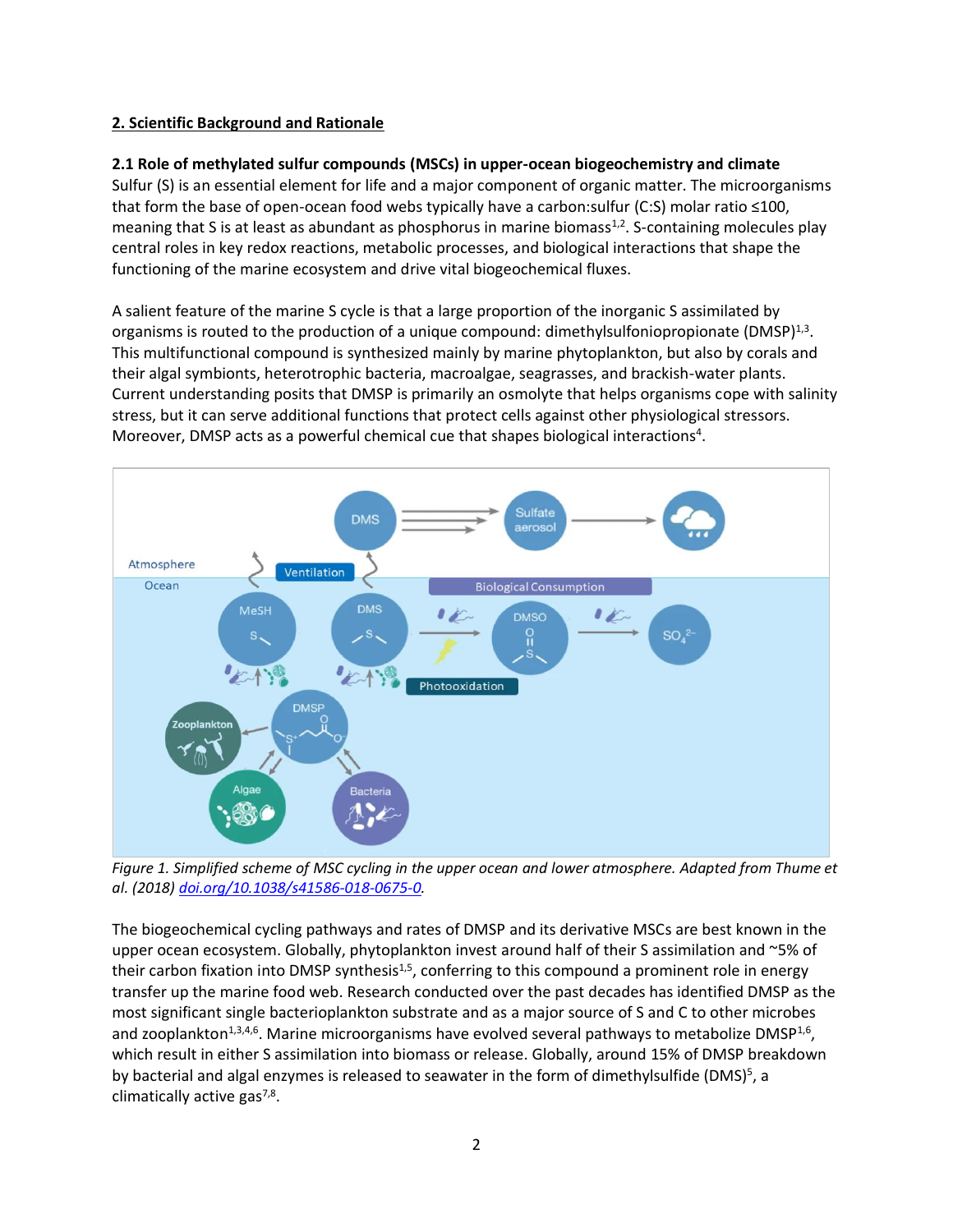The dominant fate of the DMS dissolved in seawater is its oxidation to less-reactive organic compounds, and ultimately inorganic sulfate. Oxidation proceeds through several competing biotic and abiotic pathways including bacterial consumption, photochemistry, and reaction with halogenated compounds<sup>9</sup>. Consequently, only around 10% of the DMS produced in the upper ocean can be vented to the atmosphere globally<sup>5</sup>, despite DMS being supersaturated in surface seawater.

Biogeochemical cycling of DMSP and DMS produces other organosulfur compounds in significant amounts<sup>1</sup>, including highly reactive volatiles like methanethiol (MeSH, a by-product of DMSP-S assimilation into biomass) and potentially methane. Dimethylsulfoxide (DMSO) is a major product of biotic and abiotic DMS oxidation and can also be reduced back to DMS by microbes. In comparison to DMSP and DMS, the cycling mechanisms and rates of these and other MSCs remain poorly understood.

Oceanic emission of DMS (20–30 Tg S yr<sup>-1</sup>) and MeSH ( $\sim$ 5 Tg S yr<sup>-1</sup>) is the largest natural source of S to the atmosphere<sup>10</sup>. Currently, these fluxes represent around 30% of the total S emissions, only exceeded by anthropogenic S emission. In the vast and relatively unpolluted marine atmosphere, oxidation of these reactive gases contributes to the formation and growth of aerosols. These aerosols scatter incoming sunlight and can act as cloud condensation nuclei, which makes clouds brighter, thus cooling the Earth's surface. Biogenic MSCs are, therefore, key climatic agents<sup>7,8</sup>.

### **2.2 Need and timeliness for a SCOR Working Group**

The first measurements of biological and photochemical MSC cycling rates in seawater were published in the late 1980s<sup>3</sup>. Since then, important progress has been made in the development of techniques for the determination of MSC cycling rates under *in situ* conditions. Recent compilations of DMSP and DMS cycling rates in the ocean<sup>5,11,12</sup>, as well as model intercomparison exercises<sup>13,14</sup>, have identified important research gaps and evidenced the need for a renewed community wide effort. Here we propose to establish standard methods and a public database of MSC cycling rates in the pelagic ocean, accompanied by several capacity building activities that will leverage MSC research. The proposed activities are urgently needed to address, at least, three grand challenges:

**1)** *Establishing standard methods and enabling systematic methodological comparisons*: Currently, several processes can be measured with more than one technique. For example, microbial DMS removal rates can be measured through seawater incubation with either inhibitor compounds or trace additions of isotopic labels<sup>5</sup>. The existence of methodological alternatives is desirable because (i) it can be used to detect and correct systematic biases, enabling more realistic quantification of methodological uncertainty and increasing the overall robustness of the data, and (ii) it can make measurements accessible to laboratories with economic and logistic limitations. Our efforts will lead to the establishment of detailed protocols or standard operating practices (SOP), along with recommendations about the suitability of each method depending on the questions being addressed. This exercise can also prompt targeted intercomparison exercises (which are not included in this proposal).

**2)** *Fostering coordination and integration between measurements of MSC cycling rates and stocks and their biotic and abiotic drivers*: MSC cycling rates are regulated by the physicochemical environment (temperature, salinity, nutrients, light, pH, oxygen) and its interplay with a wide range of biological processes and their underlying molecular drivers (e.g., gene abundance and expression). A coordinated effort is needed to encourage interdisciplinary work and concurrent sampling of MSC cycling rates and stocks along with their known or hypothesized drivers, setting the stage for an improved understanding of their interrelationships. This effort is also essential to (i) establish a baseline against which to compare future measurements made under the increasing influence of environmental stressors (ocean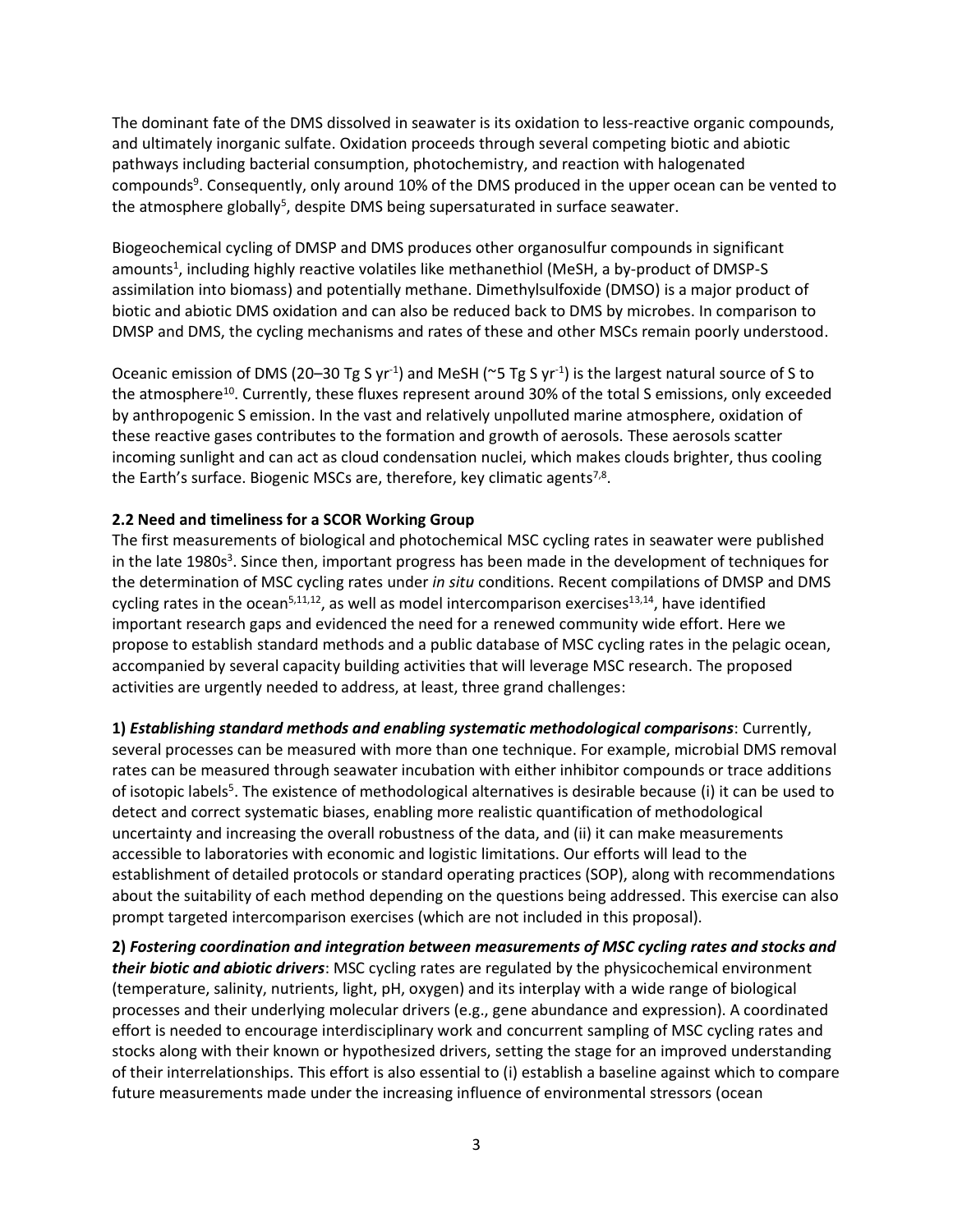stratification, warming, acidification, deoxygenation, etc.) and (ii) enable evaluation of the modeled response of MSC cycling to these stressors, from genes to ecosystems.

**3)** *Improving the translation of knowledge on MSC cycling rates into predictive models*: Previous studies found a mismatch between measured key parameters and the values used in numerical models, negatively affecting model realism and accuracy<sup>5</sup>. Spatiotemporal patterns in sea-surface DMS concentration predictions vary widely between current numerical models and also with respect to the sea-surface DMS climatology<sup>14</sup>, an observational benchmark, despite such climatologies being available since 1999<sup>10</sup>. Moreover, the four DMS models included in the last Climate Model Intercomparison Project phase 6 (CMIP6), which informs the IPCC report, produce divergent projections of DMS emission in response to climate change<sup>13</sup>. These large uncertainties hamper the assessment of the role of volatile MSCs in future climate. The database and recommendations issued from our activities will enhance mechanistic understanding and predictive capacity and are therefore urgently needed to build a new generation of MSC cycling models for upcoming CMIP exercises (e.g., CMIP7).

In summary, DMSP and DMS are among the best-known planktonic and microbial metabolites, and their study has yielded deep insights into the functioning of the marine ecosystem at the molecular, biogeochemical, and ecological scales. The activities proposed herewith will be crucial to systematize and consolidate the knowledge and data amassed during the previous decades, identify knowledge gaps and spark new research on MSCs, inform methodological recommendations and modelling activities, and ultimately contribute to answering pressing scientific and societal questions.

# **3. Terms of Reference (T)**

Our proposed WG will work to achieve the following objectives:

- **T1.** To develop community consensus on the measurement of MSC cycling rates, evaluate the suitability of available methods, and recommend standard operating practices (SOP).
- **T2.** To compile a comprehensive database of MSC cycling rates in the ocean and to freely disseminate the database and related documentation according to the FAIR (Findability, Accessibility, Interoperability, and Reusability) principles<sup>15</sup>.
- **T3.** To develop a framework for the quality assessment and control, standardization, and curation of MSC cycling datasets.
- **T4.** To analyze and summarize the patterns of MSC cycling rates in the global ocean in relation to their abiotic and biotic environment.
- **T5.** To provide expert guidance on the use of the MSC cycling database for model development and evaluation.
- **T6.** To improve the coordination between measurements of MSC cycling rates and stocks, and foster interdisciplinary research by relating these to other biogeochemical variables and molecular and 'omics data.
- **T7.** To establish an international community of practice focused on research, capacity development, and oceanographic multidisciplinary collaboration in the topic of oceanic S cycle.

Terms of reference T1 –T3 correspond to the WG's core activities and will result in Deliverables D1–D3 (section 5); T4–T5 rely upon the core activities and will result in Deliverables D4–D6; T6–T7 are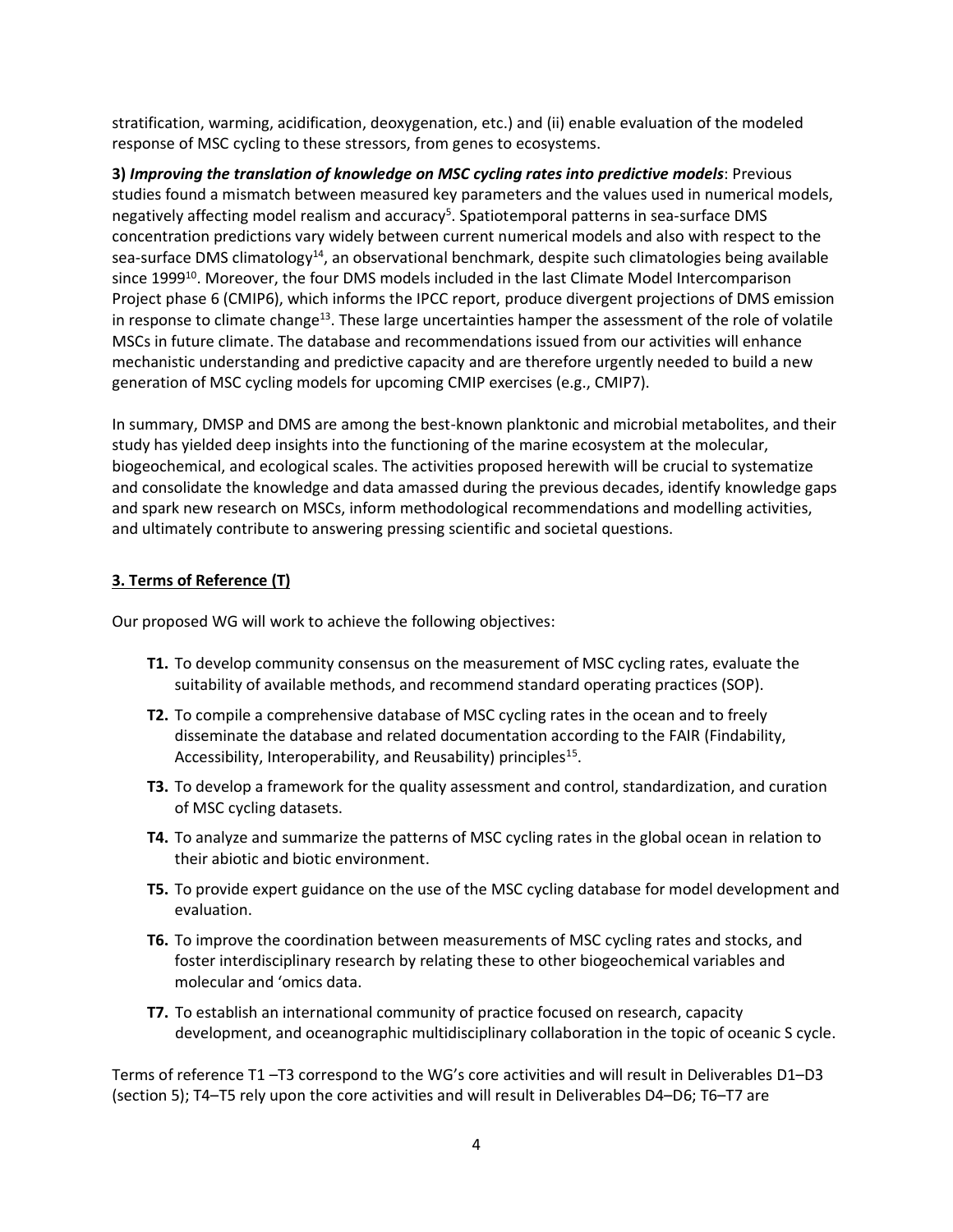**crosscutting objectives** that will be achieved through the completion of T1–T5 and by placing strong emphasis on capacity building activities.

### **4. Working plan**

The internal organization of the WG will rely on the following items to ensure that our goals are met:

- Plenary group meetings (hybrid: in-person + online) will be convened to discuss with the entire WG the direction and organization of our activities. These meetings (M) will be scheduled with at least annual frequency simultaneously with larger conferences and workshops. Additional online group meetings will be scheduled on demand.
- Internal communication will make frequent use of email, chat, and videoconference platforms that are internationally accessible to ensure continuous progress and smooth coordination.
- Thematic teams will be defined during the kick-off meeting (M1) and assigned specific tasks according to their members' expertise.

The activities in order to achieve the **specific Terms of Reference** T1–T5 are described below, and the detailed timeline is summarized in a Gantt Chart (Figure 2).

#### *Discussion on relevant measurement methods and publication of the SOP – T1*

We will review and discuss the set of measurements necessary to build a relevant and informative database of MSC cycling. Our effort will focus on the pelagic coastal and open ocean environments, but the database could include other marine environments such as sediments and sea ice in the future as more data become available. The WG will fully evaluate the analytical procedures and uncertainties in the quantification of MSC cycling rates and will synthesize findings and recommendations on SOP. Critical assessments of the methods employed for MSC cycling rates are needed to ensure intercomparability and to quantify limitations. Drafting of the SOP will be committed to the corresponding writing team after M3, reviewed and agreed by the whole WG, and posted on the Ocean Best Practices [repository](https://repository.oceanbestpractices.org/) for public consultation during the second year (D1). This exercise will guide the design of the content and structure of the database as well as set the necessary quality control standards.

### *Data compilation, database design and assembly, public release of database and software – T2 and T3*

To fulfill T2, we will compile all available MSC cycling rates and accompanying variables, sourcing peer reviewed publications and unpublished data. After the initial call for data contributions from the entire community, planned for year 1, reminders will be sent regularly until the end of year 2, the deadline for contributions to the first version of the database. A Data Management Plan will be prepared by the database and software team and submitted for approval by the entire WG during M2. This document will specify the procedures for long-term management and periodic update of the database.

In parallel to data collection, the database and software team will work on the design and implementation of the software used to assemble the database (T3) following the guidelines resulting from WG meetings and open workshop W1. The database will be hosted at the Institut de Ciències del Mar (CSIC, Spain), taking advantage of its [Data Science Service,](https://www.icm.csic.es/en/service/data-science) and distributed through [ERDDAP,](https://coastwatch.pfeg.noaa.gov/erddap/index.html) an open-source data server developed by NOAA that is used by over 90 organizations from several countries to distribute over 200 oceanographic databases. ERDDAP was recently adopted by the Global [Surface Seawater DMS\(P\) Database](https://saga.pmel.noaa.gov/dms/) and brings important advantages, including seamless access and subsetting of data from DMS-PRO and related oceanographic databases and data export in several standard formats. Scripts used in data processing will be posted on a repository and encapsulated in a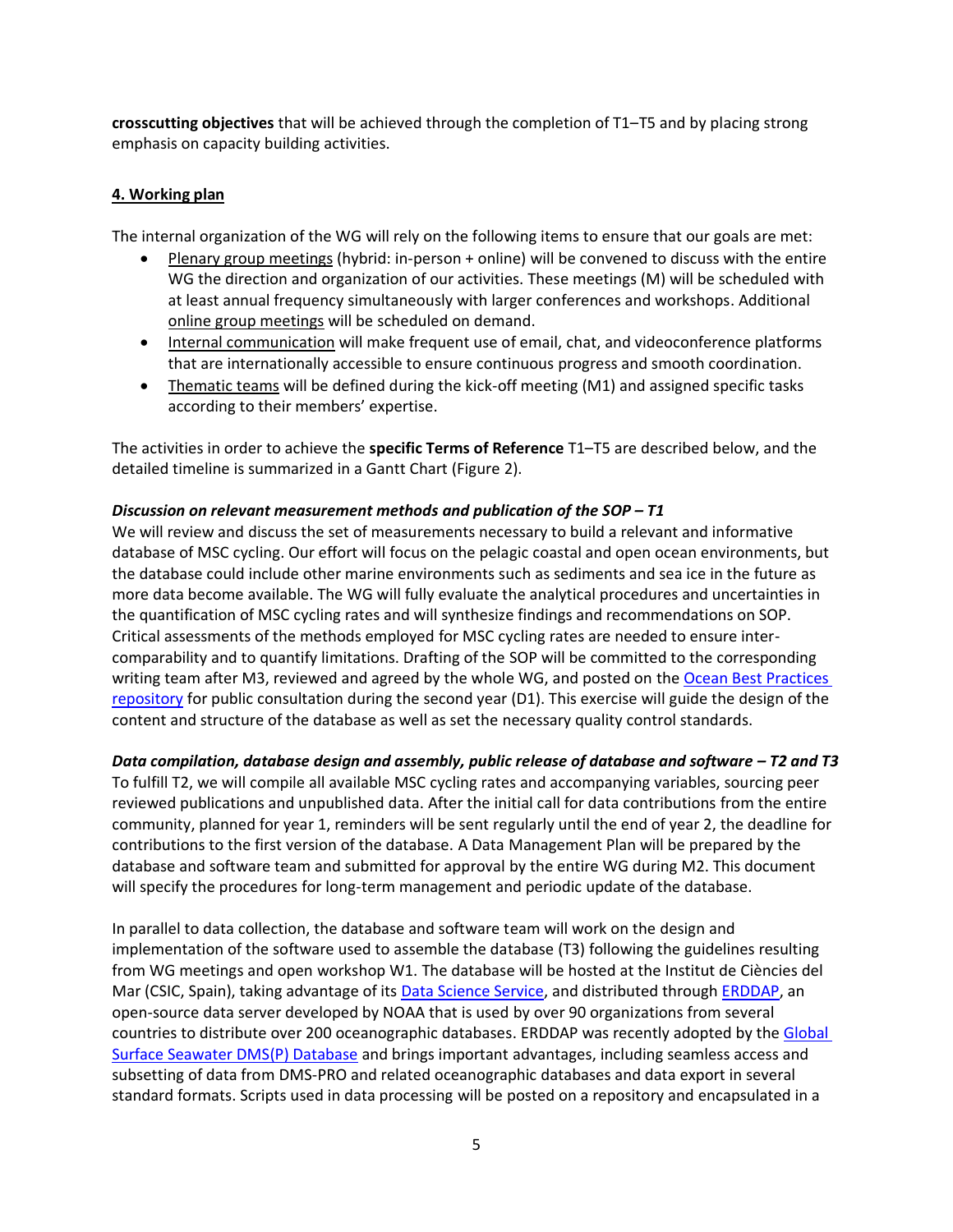well-documented software package, ensuring a transparent and reproducible workflow. Beta versions of the database (D2) and software (D3) will be released during year 3. After an interim review period, the final release of DMS-PRO\_v1 along with the data paper (D4) is planned for the second half of year 3.

### *Data analysis and peer reviewed publications – T4 and T5*

This activity encompasses the analysis of the compiled data to address specific objectives and the subsequent preparation of three peer-reviewed papers with complementary scopes. All papers will be submitted to open-access journals and posted as pre-prints before submission.

- The *database description paper* (D4) will be designed during M3, after which a writing team will produce an initial draft that will be reviewed by the entire WG and submitted on year 3. A citable version of DMS-PRO\_v1 will be deposited in a public repository upon paper submission.
- The *modeling guidelines paper* (D5) will benefit from recommendations made by both the WG members, during M3, and the wider community and especially modelers, who will be invited to provide their feedback during an open workshop (W2, year 3) and to act as co-authors. Submission is planned for the beginning of year 4.
- The *perspective paper* (D6) will be conceived during a meeting (M5) scheduled after a large international meeting. Two dedicated teams will be tasked, respectively, with the analysis of patterns in MSC cycling rates in relation to the biogeochemical environment and their underlying molecular bases across ocean biomes. An assigned writing group will collect these results and the feedback from the wider scientific community to identify knowledge gaps and make recommendations for future research.

The **overarching Terms of Reference (T6–T7)** comprise activities that span the entire duration of the project and rely to a large extent on communication and capacity building activities (section 6). A communication team will be setup during M1 and tasked with the setup of a website and social media accounts (Twitter, Facebook, ResearchGate), where we will post news about the activities of the WG. The website will also be a gateway to the DMS-PRO database, SOP, and related resources and serve as a forum for exchanging useful information. To reach all potential data contributors and users, we will use our communication channels as well as those from several international organizations (section 6.1). Temporary working teams will be tasked with the organization of at least one conference session (S), three workshops (W), and several targeted training events, further engaging DMS-PRO users in our community of practice.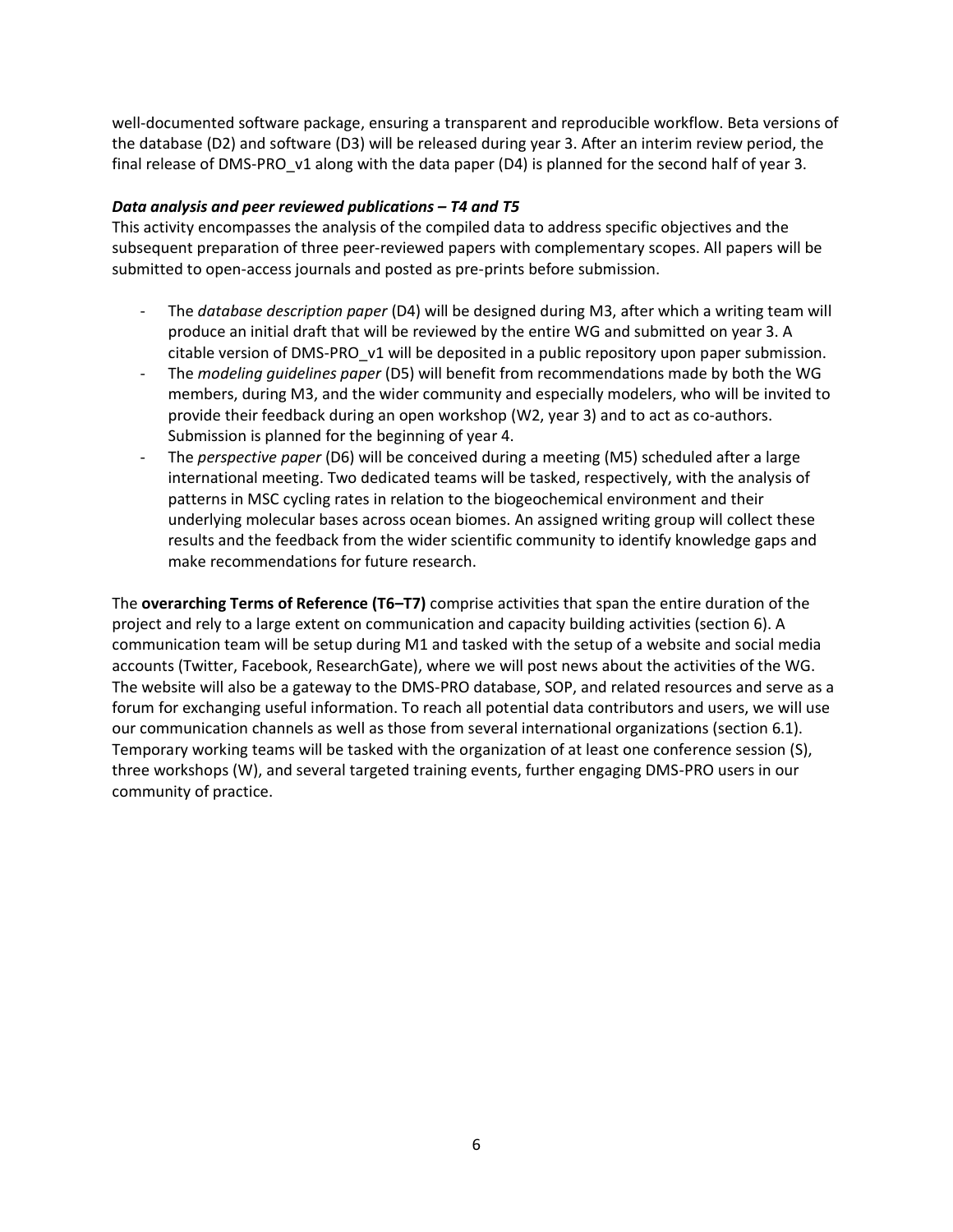| AGU <sup>d</sup><br>8G<br>S <sub>1</sub><br>4<br>۴<br>S<br>EGU <sup>C</sup><br>λ3<br>$\sim$<br>50<br>1<br>AGU <sup>d</sup><br>4<br>ಯಲ<br>N5<br>Ŕ<br>S<br>⊢<br>EGU <sup>C</sup><br>D3<br>$\sim$<br>ASMb<br>$\overline{M}$<br>$\sqrt{2}$<br>20<br>1<br>AGU <sup>d</sup><br>4<br>×<br><b>DMSPf</b><br>Ξ<br>S<br>⊢<br>EGU <sup>C</sup><br>$\sim$<br>×<br><b>OSM<sup>e</sup></b><br>$\overline{M}$<br>AGU <sup>d</sup><br>$\times$<br>4<br>Terms of Reference (T). Overarching T6 and T7 not included<br>۴<br>$\mathsf{S}$<br>ASMb<br>EGU <sup>C</sup><br>$\approx$<br>$\overline{\mathsf{S}}$<br>$\sim$<br>$\times$<br>$\overline{\Sigma}$<br>T3. Software repository<br>T1. Methods review &<br>Plenary WG meetings<br>Trainings (hybrid)<br>Open workshops,<br>contributions<br>Calls for data<br>T2. Database<br>Conferences<br>compilation<br><b>Milestones</b><br>discussion<br>sessions | Figure 2. Timeline of the WG activities<br>Item |  | Year 1 (2023) |  | Year 2 (2024) |  | Year 3 (2025) |  | Year 4 (2026) |  |
|-------------------------------------------------------------------------------------------------------------------------------------------------------------------------------------------------------------------------------------------------------------------------------------------------------------------------------------------------------------------------------------------------------------------------------------------------------------------------------------------------------------------------------------------------------------------------------------------------------------------------------------------------------------------------------------------------------------------------------------------------------------------------------------------------------------------------------------------------------------------------------------------|-------------------------------------------------|--|---------------|--|---------------|--|---------------|--|---------------|--|
|                                                                                                                                                                                                                                                                                                                                                                                                                                                                                                                                                                                                                                                                                                                                                                                                                                                                                           |                                                 |  |               |  |               |  |               |  |               |  |
|                                                                                                                                                                                                                                                                                                                                                                                                                                                                                                                                                                                                                                                                                                                                                                                                                                                                                           |                                                 |  |               |  |               |  |               |  |               |  |
|                                                                                                                                                                                                                                                                                                                                                                                                                                                                                                                                                                                                                                                                                                                                                                                                                                                                                           |                                                 |  |               |  |               |  |               |  |               |  |
|                                                                                                                                                                                                                                                                                                                                                                                                                                                                                                                                                                                                                                                                                                                                                                                                                                                                                           |                                                 |  |               |  |               |  |               |  |               |  |
|                                                                                                                                                                                                                                                                                                                                                                                                                                                                                                                                                                                                                                                                                                                                                                                                                                                                                           |                                                 |  |               |  |               |  |               |  |               |  |
|                                                                                                                                                                                                                                                                                                                                                                                                                                                                                                                                                                                                                                                                                                                                                                                                                                                                                           |                                                 |  |               |  |               |  |               |  |               |  |
|                                                                                                                                                                                                                                                                                                                                                                                                                                                                                                                                                                                                                                                                                                                                                                                                                                                                                           | & package                                       |  |               |  |               |  |               |  |               |  |
|                                                                                                                                                                                                                                                                                                                                                                                                                                                                                                                                                                                                                                                                                                                                                                                                                                                                                           | T4. Data analysis,                              |  |               |  |               |  |               |  |               |  |
|                                                                                                                                                                                                                                                                                                                                                                                                                                                                                                                                                                                                                                                                                                                                                                                                                                                                                           | discussion                                      |  |               |  |               |  |               |  |               |  |
|                                                                                                                                                                                                                                                                                                                                                                                                                                                                                                                                                                                                                                                                                                                                                                                                                                                                                           | T5. Guidelines for                              |  |               |  |               |  |               |  |               |  |
|                                                                                                                                                                                                                                                                                                                                                                                                                                                                                                                                                                                                                                                                                                                                                                                                                                                                                           | modelers                                        |  |               |  |               |  |               |  |               |  |
|                                                                                                                                                                                                                                                                                                                                                                                                                                                                                                                                                                                                                                                                                                                                                                                                                                                                                           | Deliverables (section 5)                        |  |               |  |               |  |               |  |               |  |
|                                                                                                                                                                                                                                                                                                                                                                                                                                                                                                                                                                                                                                                                                                                                                                                                                                                                                           |                                                 |  |               |  |               |  |               |  |               |  |
|                                                                                                                                                                                                                                                                                                                                                                                                                                                                                                                                                                                                                                                                                                                                                                                                                                                                                           |                                                 |  |               |  |               |  |               |  |               |  |
|                                                                                                                                                                                                                                                                                                                                                                                                                                                                                                                                                                                                                                                                                                                                                                                                                                                                                           |                                                 |  |               |  |               |  |               |  |               |  |
|                                                                                                                                                                                                                                                                                                                                                                                                                                                                                                                                                                                                                                                                                                                                                                                                                                                                                           |                                                 |  |               |  |               |  |               |  |               |  |
|                                                                                                                                                                                                                                                                                                                                                                                                                                                                                                                                                                                                                                                                                                                                                                                                                                                                                           |                                                 |  |               |  |               |  |               |  |               |  |
|                                                                                                                                                                                                                                                                                                                                                                                                                                                                                                                                                                                                                                                                                                                                                                                                                                                                                           |                                                 |  |               |  |               |  |               |  |               |  |
|                                                                                                                                                                                                                                                                                                                                                                                                                                                                                                                                                                                                                                                                                                                                                                                                                                                                                           |                                                 |  |               |  |               |  |               |  |               |  |
|                                                                                                                                                                                                                                                                                                                                                                                                                                                                                                                                                                                                                                                                                                                                                                                                                                                                                           |                                                 |  |               |  |               |  |               |  |               |  |

<sup>b</sup> Aquatic Sciences Meeting (ASLO - Association for the Sciences of Limnology and Oceanography)  $^{\sf b}$  Aquatic Sciences Meeting (ASLO  $-$ Association for the Sciences of Limnology and Oceanography)

<sup>c</sup>European Geosciences Union annual assembly (April) European Geosciences Union annual assembly (April)

American Geophysical Union annual meeting (December)

<sup>d</sup> American Geophysical Union annual meeting (December)<br><sup>e</sup> Ocean Sciences Meeting (ASLO, AGU and TOS —The Oceanography Society)  $^e$  Ocean Sciences Meeting (ASLO, AGU and TOS  $-$ The Oceanography Society)

<sup>f</sup>Tentative date of the 7<sup>th</sup> DMSP Symposium Tentative date of the 7th DMSP Symposium

<sup>8</sup> Open Science Conference (SOLAS, Surface Ocean - Lower Atmosphere Study)  $e$ Open Science Conference (SOLAS, Surface Ocean - Lower Atmosphere Study)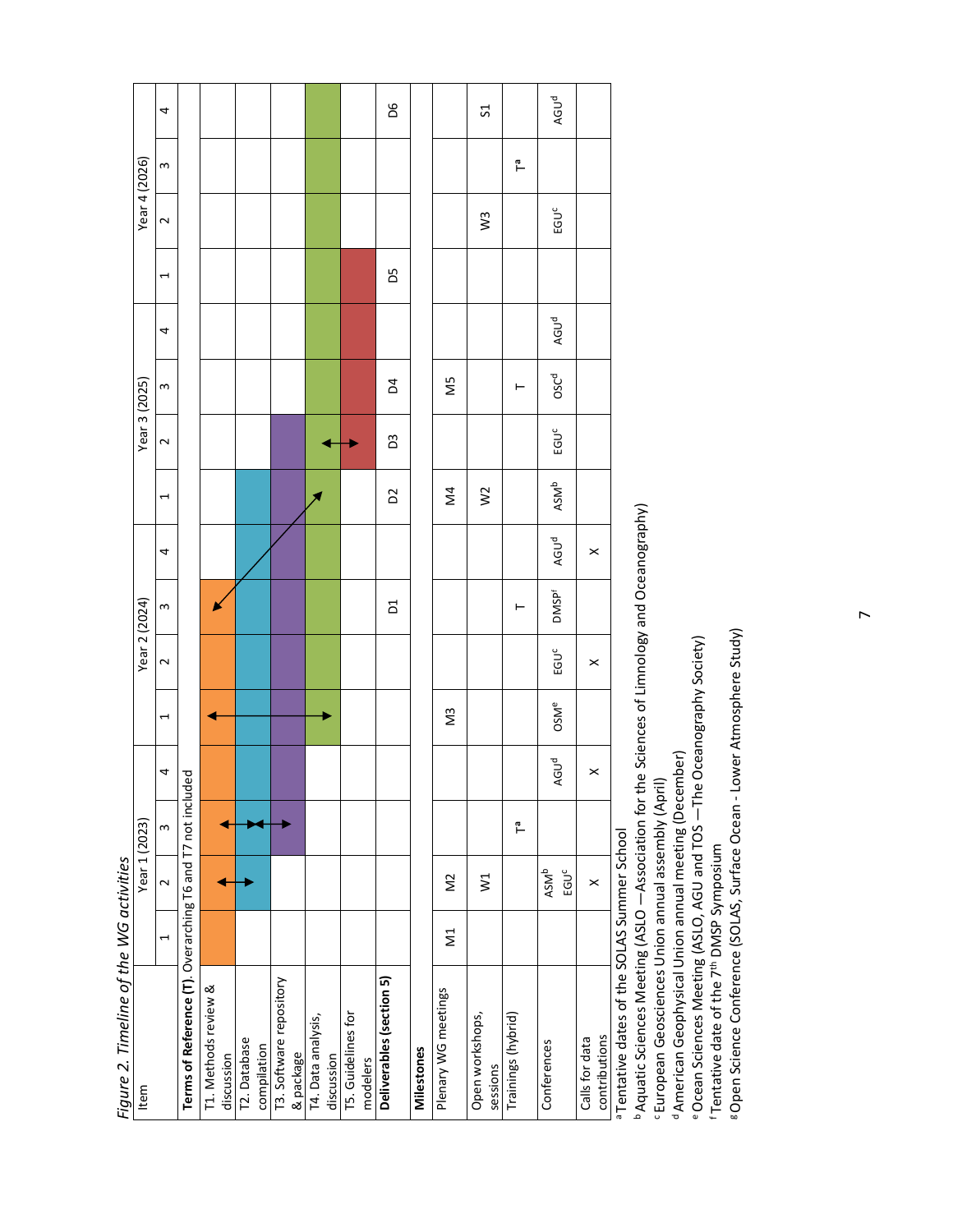### **5. Deliverables**

(With related Terms of Reference in parentheses)

- **D1. Publication of Standard Operating Practices** (T1): Compilation of available methodologies for measuring MSC cycling rates, recommendations for their use, and critical assessments as to their limitations and inter-comparability.
- **D2. Database and web portal** (T2): Quality-controlled database of MSC cycling rates and web portal providing access to the data and related software repositories and documentation, including a Data Management Plan.
- **D3. Software repository and package** (T3): Well-documented software package written in a highlevel open-source programming language (R or Python), including scripts used for (i) data preprocessing prior to submission to the database, e.g. application of quality control criteria, standardization of measurement units, time frames, and uncertainty metrics; (ii) data postprocessing, allowing users to reproduce the statistical descriptors and visualizations displayed in the peer-reviewed documents and SOP.
- **D4. Database description paper** (T1–T4): Presentation of the rationale behind the database, technical description of the quality control and data processing procedures, basic statistical description of the database.
- **D5. Modeling guidelines paper** (T5): Expert guidance on the use of the database for model development and evaluation and for uncertainty assessments, agreed on with the modelling community. Will include a comparison between key MSC cycling processes and parameters, compiled in DMS-PRO, and their representation in models.
- **D6. Perspective paper** (relates to T1–T7): Community paper that will provide an overview of current knowledge on MSC cycling and identify knowledge gaps and priorities for future research, from the molecular to the ecosystem scale.

### **6. Capacity Building (CB)**

#### **6.1 Strategy overview**

The fundamental objective of DMS-PRO is to develop open resources that consolidate and re-energize MSC research and expand the global community of practice (**T6, T7**). The DMS-PRO database, SOP, and related documentation and software are major assets of our CB strategy, and will be placed in the public domain and will follow the FAIR principles to guarantee maximum utility and ensure equal access. SOP will be submitted for inclusion to the [Ocean Best Practices repository,](https://repository.oceanbestpractices.org/) a permanent, open access, digital repository maintained by the International Oceanographic Data and Information Exchange (IODE) of the UNESCO-IOC. The publication of SOP will expand and diversify the group currently obtaining MSC rates data by providing access in one single document to standardized and community-agreed protocols.

A non-exhaustive survey of the MSC literature indicates that the authors of scientific papers in this domain are overwhelmingly associated to institutions based in developed countries at the time of their contribution. Hence, the MSC community is in special need for inclusion of members from developing countries to build capacity for MSC-related research in these countries. To embed potential CB from the very start of the project, our WG includes members from countries usually classified as emerging/developing economies (e.g., India, Argentina), as well as early-career researchers.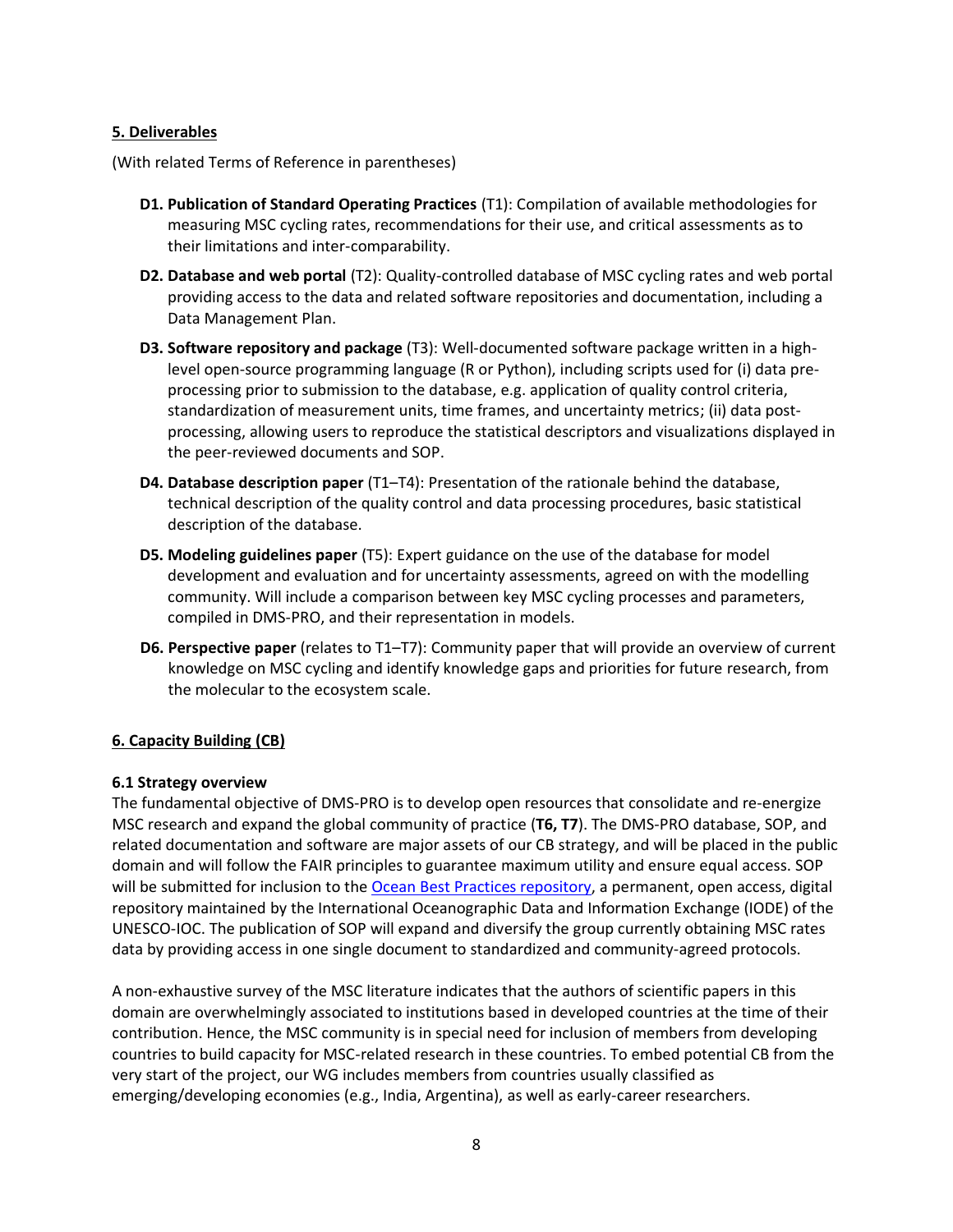Possible reasons for the geographic imbalance in MSC cycling research are (i) the relatively small size and high specialization of the research community, (ii) the economic costs associated to the acquisition of MSC data and maintenance of the related infrastructure (ship time, instrumentation) and qualified personnel, and (iii) the tendency of MSC studies to focus on open-ocean regions relevant to global climate, rather than on the nations' exclusive economic zones (which usually center the research efforts in developing countries owing to their more immediate economic return).

Consistent with this diagnosis, the CB activities proposed by our WG will emphasize training of scientists in the use of the DMS-PRO resources, for both data analysis and modelling purposes, by means of online or hybrid events (see 6.3). These events will be advertised by our communication team using our website and social media, email dissemination lists and newsletters from international organizations (SCOR, SOLAS, POGO, ICES, ASLO, AGU, EGU, etc.) and also through the Community of Practice on Capacity Development (COP11) promoted by the UN's [Decade of Ocean Science for Sustainable](https://www.oceandecade.org/challenges/)  [Development.](https://www.oceandecade.org/challenges/)

The adoption of online or hybrid formats will guarantee inclusion of different geographic, economic, and gender perspectives, while minimizing the environmental impacts caused by travel. We will take additional inclusion measures such as recording events to facilitate access by scientists with family duties, setting up text chats during live events for participants who are not comfortable with oral communication in English, and providing captions in recorded webinars. The trainings will combine teaching of domain-specific content and generic knowledge and tools (e.g., data analysis, molecular biology techniques), ensuring that the participants develop transferable skills that can enhance their careers beyond MSC research and/or outside academia. Feedback from participants will be routinely collected to ensure that the trainings fulfill the participants' needs.

### **6.2 Complementary funding**

Acquisition of complementary funding is a critical aspect of our CB strategy. The WG will actively help build capacity by seeking funding and taking advantage of existing programs within WG member's institutions, as well as from national and international programs and philanthropic initiatives.

A survey among our members has already identified programs from their institutions that could provide funding to engage researchers, prioritizing those from developing countries and/or at their early career stage. Examples include the *Isblue* initiative accessible through the Brest University (E. Bucciarelli, associate member) and the Severo Ochoa Visiting Scholars program currently running at the Institut de Ciències del Mar, CSIC (M. Galí, co-chair). These programs could fund student and technician internships and attendance to DMS-PRO trainings.

The WG members have committed to align the objectives of their future project proposals with the terms of reference of DMS-PRO, thus providing further opportunities for building capacity in MSC research. Moreover, we foresee that DMS-PRO will act as a catalyzer for interdisciplinary collaboration and will encourage the preparation of new project proposals with a strong CB component. An example is th[e Doctoral Networks](https://marie-sklodowska-curie-actions.ec.europa.eu/actions/doctoral-networks) program, which is funded by the Marie Skłodowska-Curie Actions of the European Commission and can be joined by organizations from any country in the world.

In addition to supporting CB activities, the complementary funding obtained by DMS-PRO members can be used to cover publication fees in open access journals, travel, and long-term maintenance of the DMS-PRO database. The latter aspect is especially important to ensure a permanent legacy of the DMS-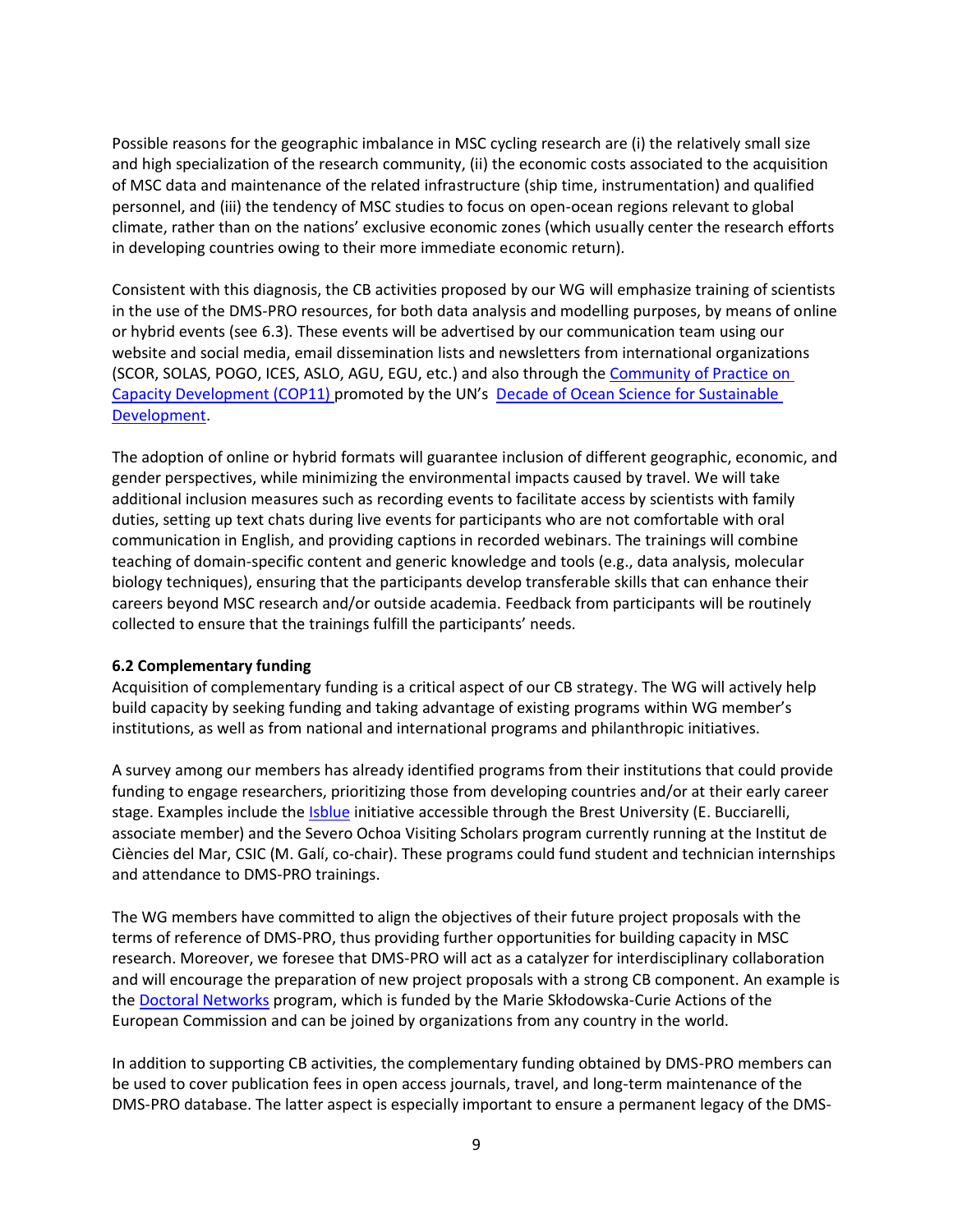PRO WG. Therefore, a strategy for long-term funding of database maintenance will be discussed during M1 and subsequently implemented and periodically reviewed in plenary WG meetings.

#### **6.3 Specific CB activities**

The Working Group activities will provide global CB towards present and future production and use of MSC cycling rates, while ensuring the wide and early adoption of the database, software package and SOP. To this end, we envision a variety of approaches to engage researchers with diverse profiles, as detailed in the sections below:

*Forum*: In conjunction with the database web portal, we will provide a platform for a forum to improve dialogue within our community and beyond, facilitate collaboration and mentoring and maximize utilization of complementary funding from other institutions. We will use this platform to advertise opportunities for lab stays, participation in research cruises and mesocosm experiments, fellowship opportunities, etc. By promoting such exchanges, we will foster coordination of MSC cycling measurements with complementary data (**T6**) and increase the MSC producer and user base (**T7**).

*Online training events and tutorials*: The DMS-PRO database will be accompanied by tutorials in the form of recorded webinars, which will span from imparting a basic understanding of the marine S cycle, to more complex tutorials on the use of the database and the software package. Complementary to the online tutorials, the WG will contact the [SOLAS Summer School](https://www.solas-int.org/news/events/summer-school-22-23.html) and the Partnership for Observation of the Global Oceans[, POGO,](https://pogo-ocean.org/) to inquire about the possibility of adding the DMS-PRO tutorials and procedures to their portfolio of education activities.

*Hybrid training events*: Taking advantage of the interdisciplinary composition of the WG, we will organize several hands-on training events covering various aspects of MSC cycling research, from the analysis and modelling of MSC cycling rates and their budgets, to the molecular monitoring of microbial MSC cycling and the exploration of MSC cycling genes in genomic databases. These hybrid events will be scheduled during large conferences (Figure 2) or in partnership with courses such as the SOLAS Summer School, the Helmholtz School for Marine Data Science [\(MarDATA\)](MarDATA), and the Masters' program on [Ocean,](https://www.nuigalway.ie/courses/research-postgraduate-programmes/structured-phd/ocean-atmosphere-climate-interactions-structured.html/)  [Atmosphere and Climate](https://www.nuigalway.ie/courses/research-postgraduate-programmes/structured-phd/ocean-atmosphere-climate-interactions-structured.html/) (University of Galway and SOLAS). Trainings making use of genomic databases may also benefit from the collaboration with [TARA Oceans](https://fondationtaraocean.org/en/expedition/tara-oceans/) and [Malaspina](http://scientific.expedicionmalaspina.es/) project coordinators (S. Acinas and J.M. Gasol) from the same institution as M. Galí (co-chair).

*Open workshops and conference sessions*: At least three DMS-PRO workshops are planned (Figure 2) to discuss about the design of the DMS-PRO database and SOP (W1), the translation of measurements in numerical models (W2), and the perspectives in MSC research from molecular to ecosystem scales (W3). These events will run in hybrid mode and be open to all scientists with interest in MSC, allowing them to shape DMS-PRO deliverables. The WG will also support actively the organization of the 7th edition of the DMSP Symposium. This international meeting series had 4-year periodicity until the 6th edition held in 2014, and resuming it is a priority of our WG. Finally, the WG will propose a conference session focused on promotion of the DMS-PRO resources during a large international conference on year 4.

*DMS-PRO network*: In addition to our WG members, several renowned scientists have already expressed interest in contributing to the WG objectives by providing feedback on DMS-PRO activities and documents and engaging in the organization of CB activities. These colleagues currently include Thomas Bell (Plymouth Marine Laboratory, UK, and SOLAS Steering Committee), David Kieber (State University of New York, USA), Maurice Levasseur (Laval University, Canada), Naomi Levine (University of Southern California, USA), Mary-Ann Moran (University of Georgia and NSF C-CoMP, USA) and Rafel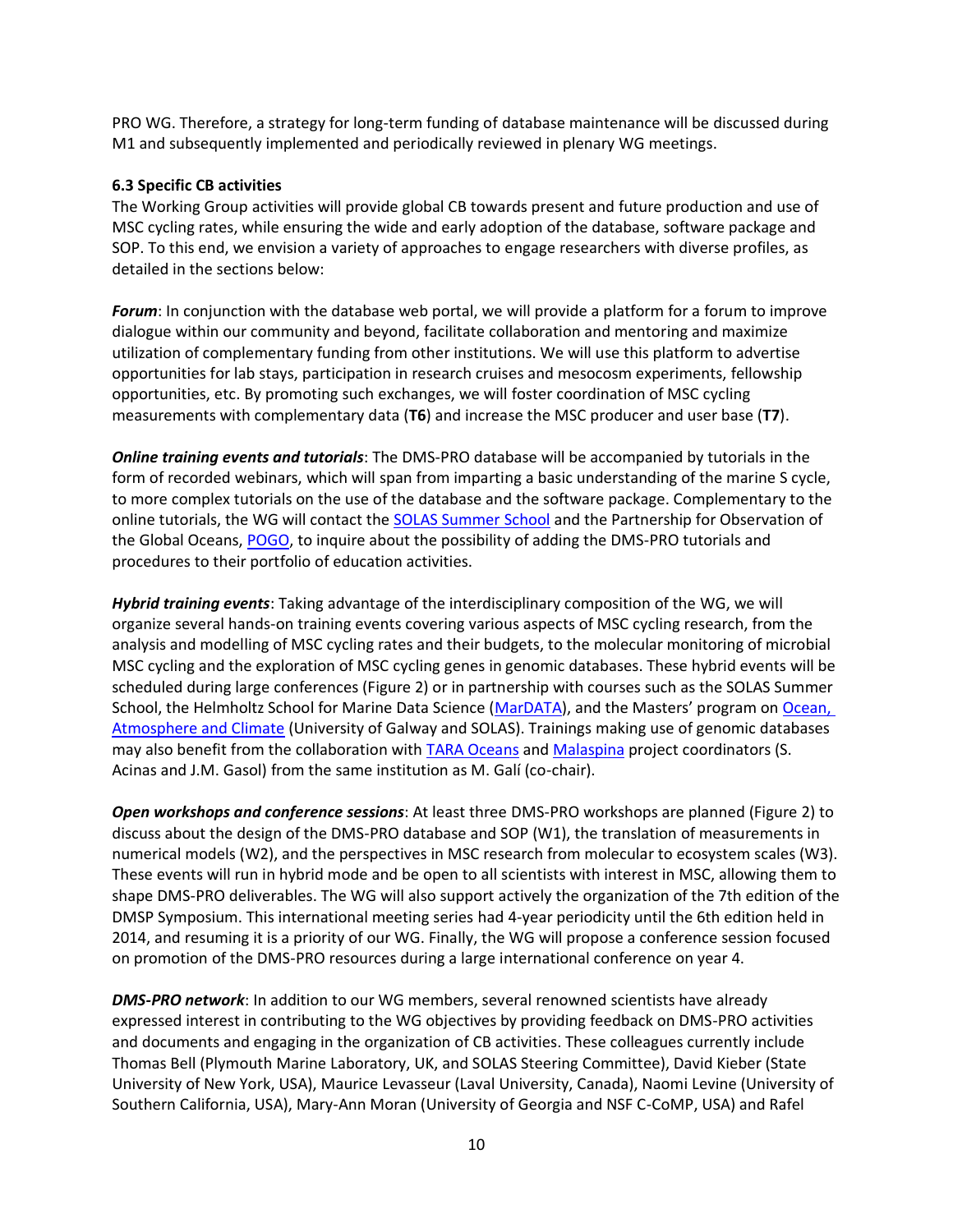Simó (Institut de Ciències del Mar, CSIC, Spain). The WG will promote mentorship of early career researchers, including technicians, by its members and the larger DMS-PRO network. Through the proactive identification of talented individuals and the emphasis on personal ties and high-quality training, this crosscutting activity will ensure that DMS-PRO has long-lasting impacts.

# **7. Working Group composition**

Our WG will be comprised of 10 Full and 10 Associate members with complementary expertise in the fields of chemical and microbial oceanography, molecular microbiology, photochemistry, sea-air exchange, and biogeochemical modelling, as well as cross-cutting skills such as data analysis, scientific writing, and fundraising. Our WG also includes an expert in database management and other members with previous experience in database setup. The diversity of perspectives and interdisciplinary skills ensures that the WG will significantly advance the understanding of MSC cycling processes and will produce impactful science of interest to a wide community.

*Geographical spread*: The 20 members originate from 14 countries in Asia, North and South America, Oceania, and Europe. Our Full members represent 7 different countries, including 2 countries usually classified as emerging/developing economies with upper-middle income (Argentina, China). Similarly, our Associate members are based in 9 different countries, including countries with emerging/developing economies with low (India) and upper-middle (China) income.

*Participation of early-career researchers*: ECRs are well represented in our working group, with 3 ECRs among the Full members (Galí, Hayashida, and McParland), including one Co-chair (Galí), and 3 ECRs among the Associate members (Deschaseaux, Zárate, and Zhang).

*Gender balance*: Our WG is comprised of 4 female and 6 male Full members, and 4 female and 6 male Associate members. Three out of 6 ECRs are female. Overall, 40% of members are female, hence slightly imbalanced but well above the average percentage of females in postdoc (35%) and senior (20%) career stages in Earth Sciences<sup>16</sup>.

| <b>Name</b>               | Gender | <b>Place of work</b> | <b>Expertise relevant to proposal</b> |
|---------------------------|--------|----------------------|---------------------------------------|
| 1. Martí Galí (Co-chair)  | М      | Spain                | MSC cycling rates, remote             |
|                           |        |                      | sensing, modelling                    |
| 2. Daniela del Valle (Co- | F      | Argentina            | MSC cycling rates, microbial          |
| chair)                    |        |                      | ecology                               |
| 3. Steve Archer           | М      | <b>USA</b>           | MSC cycling rates, modelling          |
|                           |        |                      |                                       |
| 4. José González          | м      | Spain                | Genomics of marine bacteria           |
|                           |        |                      | and MSC transformations               |
| 5. Hakase Hayashida       | M      | Japan                | Modelling of MSCs in the ocean        |
|                           |        |                      | and sea-ice                           |
| 6. Frances Hopkins        | F      | UK                   | Marine biogeochemistry of             |
|                           |        |                      | <b>MSCs</b>                           |
| 7. Sohiko Kameyama        | M      | Japan                | High resolution measurements          |
|                           |        |                      | of MSCs in seawater                   |

### **7.1 Full Members**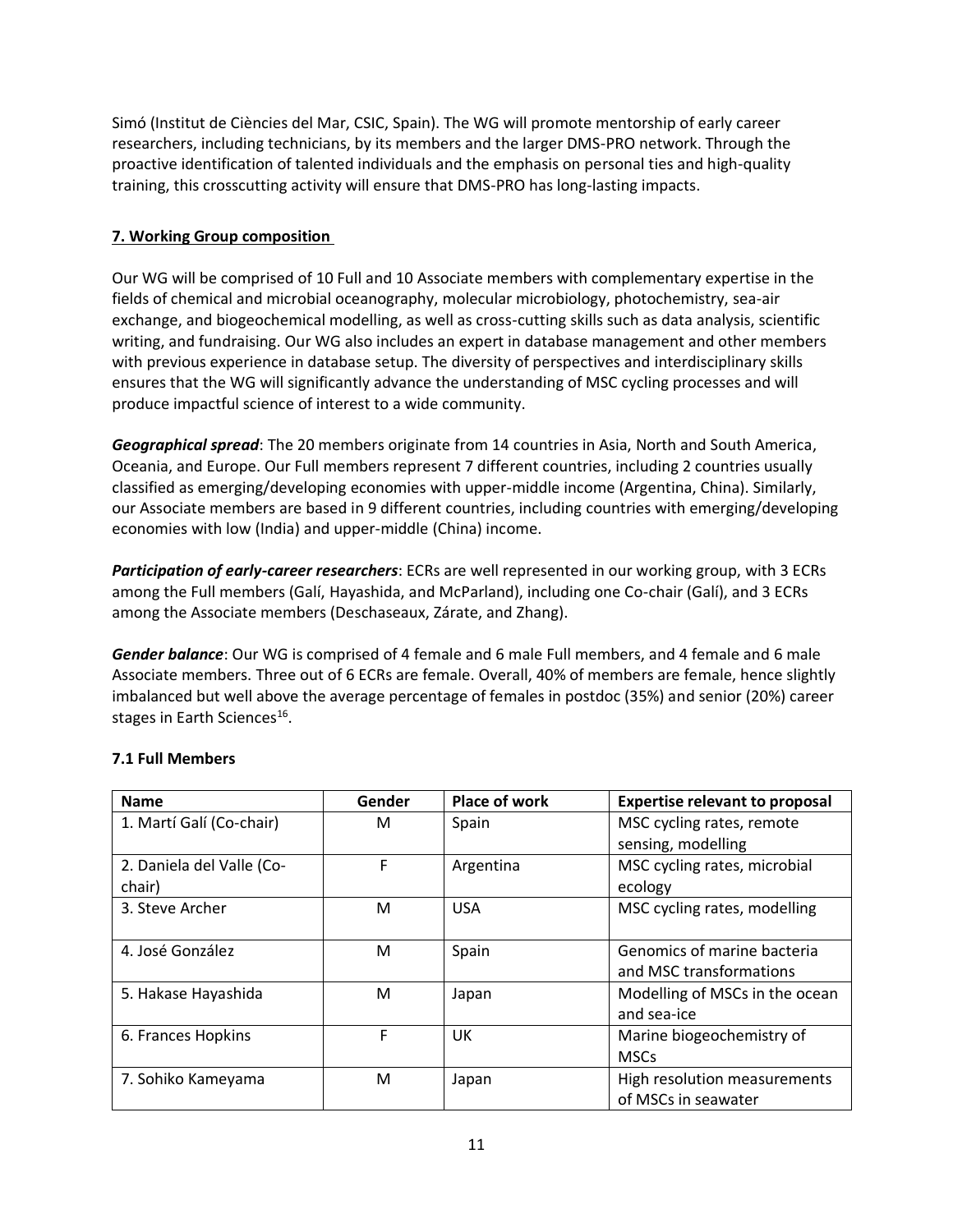| 8. Erin McParland     |   | USA         | DMSP production, community   |
|-----------------------|---|-------------|------------------------------|
|                       |   |             | composition, environmental   |
|                       |   |             | drivers, 'omics              |
| 9. Jacqueline Stefels |   | Netherlands | MSC biogeochemistry in       |
|                       |   |             | seawater and ice ecosystems, |
|                       |   |             | phytoplankton ecophysiology  |
| 10. Marcos Zárate     | м | Argentina   | Database management,         |
|                       |   |             | biodiversity informatics     |

#### **7.2 Associate Members**

| <b>Name</b>               | Gender | <b>Place of work</b> | <b>Expertise relevant to proposal</b> |
|---------------------------|--------|----------------------|---------------------------------------|
| 11. Hermann Bange         | м      | Germany              | MSC quantification, database          |
|                           |        |                      | management                            |
| 12. Eva Bucciarelli       | F      | France               | Synthesis and uptake of MSCs          |
|                           |        |                      | by phytoplankton                      |
| 13. Elisabeth Deschaseaux | F      | Australia            | DMS and other VOCs emissions          |
|                           |        |                      | from coral reefs and other            |
|                           |        |                      | tropical ecosystems                   |
| 14. Ki-Tae Park           | M      | South Korea          | MSCs in seawater and                  |
|                           |        |                      | atmosphere, polar oceans              |
| 15. Damodar Shenoy        | M      | India                | MSC biogeochemistry in coastal        |
|                           |        |                      | and open ocean, low-oxygen            |
|                           |        |                      | conditions                            |
| 16. Jon Todd              | M      | UK                   | Molecular microbiological             |
|                           |        |                      | analysis of MSC cycling               |
| 17. Philippe Tortell      | M      | Canada               | Analytical measurements and           |
|                           |        |                      | stable isotope tracer studies of      |
|                           |        |                      | <b>MSCs</b>                           |
| 18. Lenny Winkel          | F      | Switzerland          | Coupling between MSC cycling          |
|                           |        |                      | and halogens                          |
| 19. Gui-Peng Yang         | M      | China                | Marine biogeochemistry of             |
|                           |        |                      | <b>MSCs</b>                           |
| 20. Miming Zhang          | F      | China                | MSC measurement and cycling           |
|                           |        |                      | in polar oceans                       |

### **8. Working Group contributions**

Terms of Reference (T) each full member can contribute more to are indicated.

*Martí Galí* made the most comprehensive compilations of biological (Galí and Simó 2015) and photochemical (Galí et al., 2016) cycling rates of DMS(P) published to date, laying the ground for the current proposal (T1–T4). He has wide experience in the measurement and modeling of DMS budgets (Royer, Galí et al., 2016) (T5).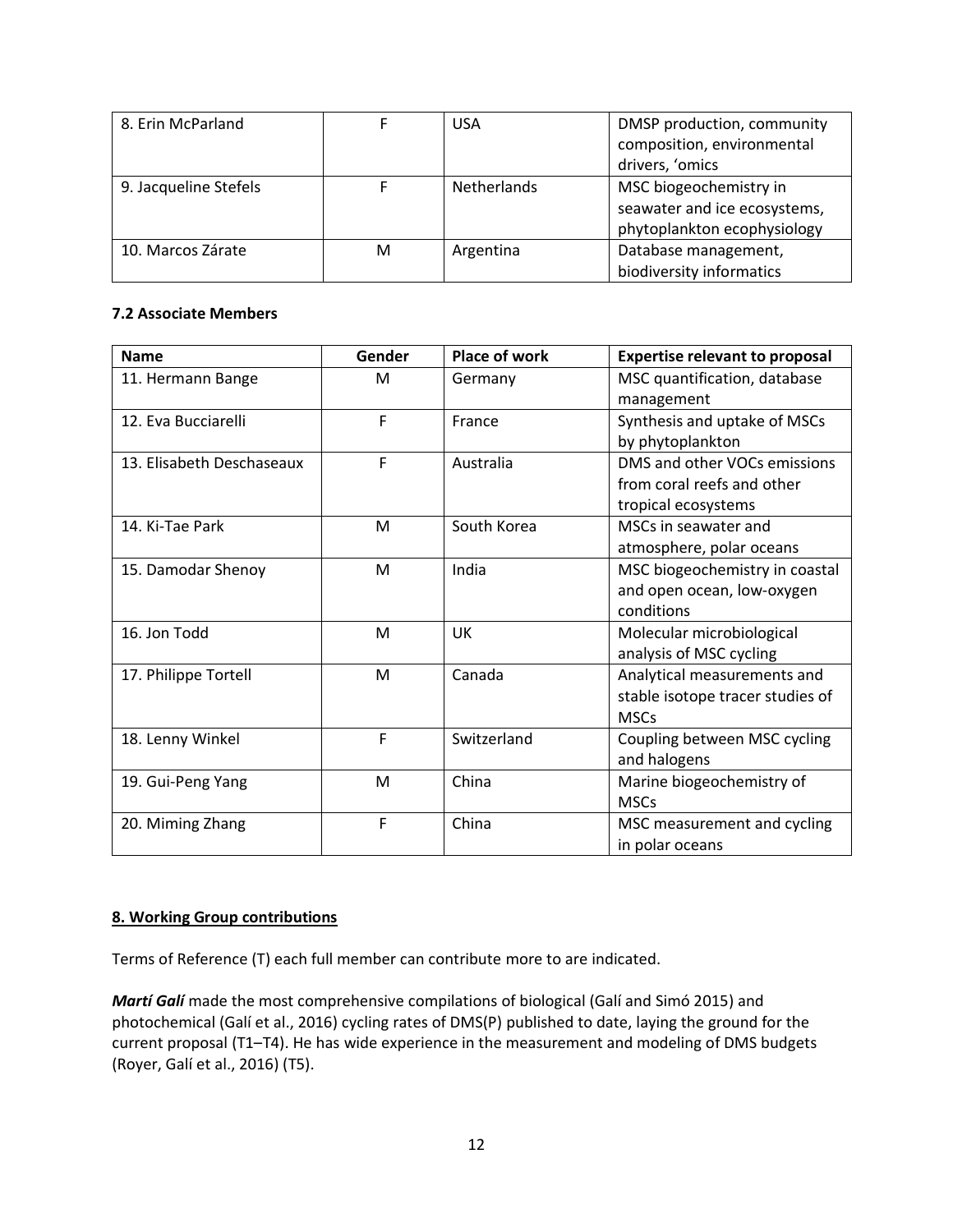*Daniela del Valle* has key expertise in the analytical determination of cycling rates of MSCs and a thorough understanding of the oceanic biogeochemical cycling of these compounds. Her expertise will be critical for the quality control and curation of the data, as well as the preparation of a SOP (T1–T4).

*Stephen Archer* has extensive experience in quantifying the process rates that govern DMS(P) production and fate (T1) and in incorporating those into mechanistic models (T3–T5). Recently, he has been investigating the influence of ocean acidification on DMS-climate feedbacks (T6).

*José González* is an expert on bioinformatics methods and the identification of genes involved in S transformations in oceanic environments (Buchan et al., 2014; González et al., 2019), bringing key expertise in database design in connection with molecular data (T2, T4, T6).

*Hakase Hayashida* has experience in developing sea-ice and ocean biogeochemical models including DMS at local, regional, and global scales (T5). His modelling and large-scale expertise will contribute to the development and management of the global DMS database proposed (T2–T4, T6).

*Frances Hopkins* is an expert in the measurement of MSC cycling rates in the surface oceans (Dixon, Hopkins et al. 2020). Her research has tackled diverse angles of this topic, including the influence of ocean acidification (e.g., Hopkins and Archer 2014, Hopkins et al. 2020) and the role of corals.

*Sohiko Kameyama* is a specialist in measurements of DMS(P) in seawater with high accuracy and resolution (T1, T3, T4). He applied cutting-edge technology to optimize analytical methods (Li et al., 2020) including high-resolution measurements (Kameyama et al., 2009; 2013).

*Erin McParland* has expert knowledge in the study of DMSP production by marine phytoplankton in relation to their diversity (McParland and Levine 2019) including the upscaling of observations with modeling (T1, T4, T5). She is also knowledgeable in the utilization of molecular biology techniques (T6).

*Jacqueline Stefels* has expertise in the ecophysiology of pelagic and sea-ice algae in relation to the S cycle. She developed new methods using stable isotopes to measure DMSP production (Stefels et al. 2009) and has built up a database on MSC conversion rates in polar ecosystems (e.g. Stefels et al. 2018) (T1–T4).

*Marcos Zárate* is a data scientist with experience in data management and publication in oceanography and marine biodiversity following the FAIR principles. His expertise will be key to designing and implementing the data management plan and the software package (T2, T3, T5, T6).

### **9. Relationship to other international programs and SCOR Working groups**

The objectives of DMS-PRO are well aligned with those of the international [Surface Ocean -](https://www.solas-int.org/) Lower [Atmosphere Study](https://www.solas-int.org/) (SOLAS) project, especially with its core themes #4 (Interconnections between marine ecosystems, aerosols, and clouds) and #5 (Ocean biogeochemical control on atmospheric chemistry). Intense collaboration with SOLAS is a key element in our capacity building and communication strategy. The SOLAS Scientific Steering Committee and Executive Director were informed of the preparation of our WG proposal, which they support, and Thomas G. Bell accepted to act as our main contact point within the SOLAS Scientific Steering Committee. To officialize these relationships we will request endorsement of DMS-PRO by SOLAS.

Our proposed WG will also make relevant and timely contributions towards addressing the challenges of the UN's [Decade of Ocean Science for Sustainable Development](https://www.oceandecade.org/challenges/) (#5: Unlock ocean-based solutions to climate change; #7: Expand the Global Ocean Observing System; #9: Skills, knowledge and technology for all). Hence, we will seek endorsement of our project and specific activities by this program and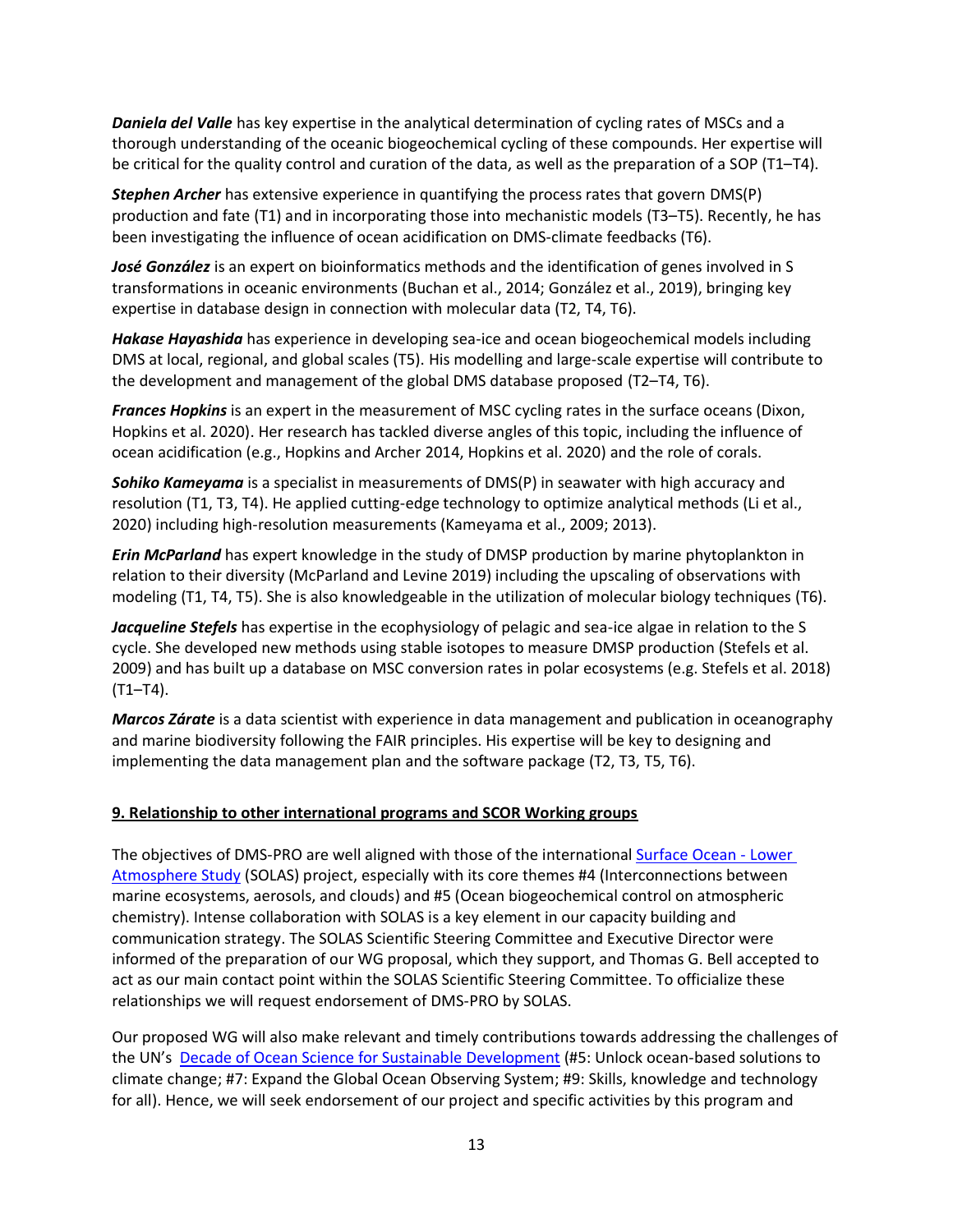related ones sponsored by UNESCO-IOC, e.g. th[e Global Ocean Observing System \(GOOS\).](https://ioc.unesco.org/our-work/global-ocean-observing-system-goos) We will also liaise with several UN's Ocean Decade Communities of Practice according to our shared goals.

Coordination with the managers of the existing Global Surface Seawater DMS(P) Database, hosted by NOAA's [Pacific Marine Environmental Laboratory](https://www.pmel.noaa.gov/) (PMEL), is another key element of our strategy. We have established fruitful contact with Tim Bates, James Johnson and Derek Coffman at PMEL, which has led us to the adoption of a common data server, ERDDAP, to distribute these related databases.

Our WG will benefit from the experience of our members in past working groups, which led to the setup of the MEMENTO  $N_2O$  and CH<sub>4</sub> database (WG #143), the production of SOP (WG #143, #156), and the organization of several successful capacity building activities. The ties of our WG with other WGs, both in thematic and membership terms, are listed below:

*#140, 2011. Biogeochemical Exchange Processes at the Sea-Ice Interfaces (BEPSII)*. Co-chaired by J. Stefels (full member in DMS-PRO) and N. Steiner (expert in MSC modelling).

*#141, 2012. Sea-Surface Microlayers*. Included G.P. Yang (associate member in DMS-PRO).

*#143, 2013: Dissolved N2O and CH<sup>4</sup> measurements: Working towards a global network of ocean time series measurements of N2O and CH4*. Co-chaired by H. Bange, included P. Tortell (associate members in DMS-PRO).

*#155, 2017. Eastern boundary upwelling systems (EBUS): diversity, coupled dynamics and sensitivity to climate change*. Included D. Shenoy (associate member in DMS-PRO).

*#156, 2018. Active Chlorophyll fluorescence for autonomous measurements of global marine primary productivity*. Co-chaired by P. Tortell (associate member in DMS-PRO).

*#162, 2020. Developing an Observing Air-Sea Interactions Strategy (OASIS)*. Co-chaired by C. Marandino (expert in air-sea gas exchange, including DMS).

*#163, 2021. Coupling of ocean-ice-atmosphere processes: from sea-Ice biogeochemistry to aerosols and Clouds (CIce2Clouds)*. Co-chaired by N. Steiner (expert in MSC modelling), included H. Hayashida (full member in DMS-PRO).

# **10. Key References**

(WG members underlined)

- 1. Moran, M. A. & Durham, B. P. (2019). Sulfur metabolites in the pelagic ocean. *Nat. Rev. Microbiol.* 17, 665–678, <doi.org/10.1038/s41579-019-0250-1>
- 2. Ksionzek, K. B. *et al.* (2016). Dissolved organic sulfur in the ocean : Biogeochemistry of a petagram inventory. *Science* 354, 456–459, <doi.og/10.1126/science.aaf7796>
- 3. Stefels, J., Steinke, M., Turner, S. M., Malin, G., Belviso, S. (2007) Environmental constraints on the production and removal of the climatically active gas dimethylsulphide (DMS) and implications for ecosystem modelling. *Biogeochemistry* 83, 245–275, [doi.org/10.1007/s10533-](https://doi.org/10.1007/s10533-007-9091-5) [007-9091-5](https://doi.org/10.1007/s10533-007-9091-5)
- 4. Seymour, J. R., Simó, R., Ahmed, T., Stocker, R. (2010). Chemoattraction to dimethylsulfoniopropionate throughout the marine microbial food web. *Science* 329, 342–345, [doi.org/10.1126/science.1188418](https://doi.org/10.1126/science.1188418)
- 5. Galí, M. & Simó, R. (2015). A meta-analysis of oceanic DMS and DMSP cycling processes: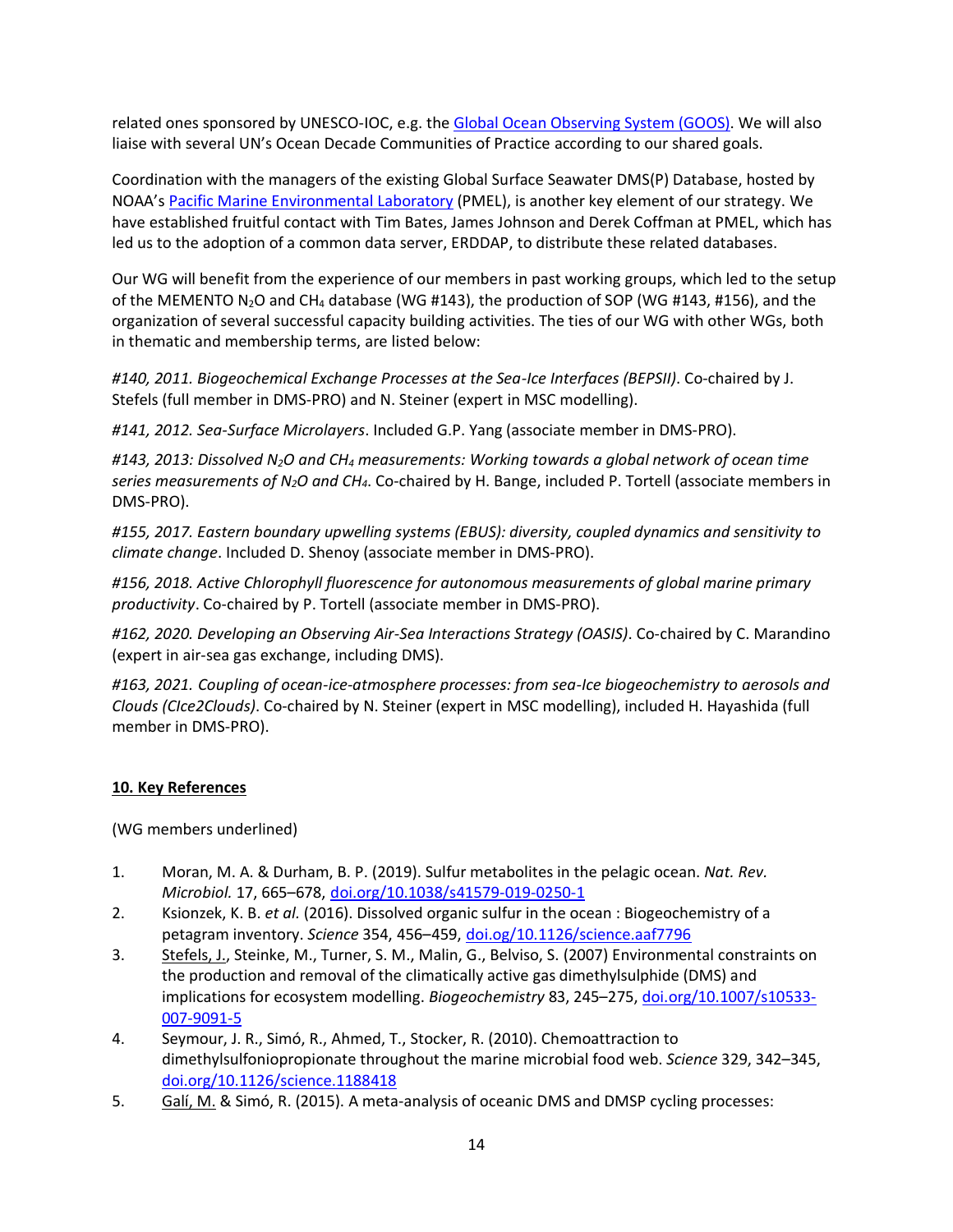Disentangling the summer paradox. *Global Biogeochem. Cycles* 29, 496–515, [doi.org/0.1002/2014GB004940](https://doi.org/10.1002/2014GB004940)

- 6. Kiene, R. P., Linn, L., Bruton, J. (2000). New and important roles for DMSP in marine microbial communities. *J. Sea Res.* 43, 209–224, [doi.org/10.1016/S1385-1101\(00\)00023-X](https://doi.org/10.1016/S1385-1101(00)00023-X)
- 7. Charlson, R. J., Lovelock, J. E., Andreae, M. O., Warren, S. G. (1987). Oceanic phytoplankton, atmospheric sulphur, cloud albedo and climate. *Nature* 326, 655–661, [doi.org/10.1038/326655a0](https://doi.org/10.1038/326655a0)
- 8. Carslaw, K. S. *et al.* (2013). Large contribution of natural aerosols to uncertainty in indirect forcing. *Nature* **503**, 67–71, [doi.org/10.1038/nature12674](https://doi.org/10.1038/nature12674)
- 9. Müller, E., von Gunten, U., Bouchet, S., Droz, B., Winkel, L. H. E. Hypobromous acid as an unaccounted sink for marine dimethyl sulfide? *Environ. Sci. Technol.* 53, 13146−13157 (2019), [doi.org/10.1021/acs.est.9b04310](https://doi.org/10.1021/acs.est.9b04310)
- 10. Lana, A. *et al.* (2011). An updated climatology of surface dimethlysulfide concentrations and emission fluxes in the global ocean. *Global Biogeochem. Cycles* 25, GB1004, <doi.org/10.1029/2010GB003850>
- 11. Galí, M. *et al.* (2016). CDOM sources and photobleaching control quantum yields for oceanic DMS photolysis. *Environ. Sci. Technol.* 50, 13361–13370[, doi.org/10.1021/acs.est.6b04278](https://doi.org/10.1021/acs.est.6b04278)
- 12. Hopkins, F. *et al.* (2020). A meta-analysis of microcosm experiments shows that dimethyl sulfide (DMS) production in polar waters is insensitive to ocean acidification. *Biogeosciences* 17, 163– 186, [doi.org/10.5194/bg-17-163-2020](https://doi.org/10.5194/bg-17-163-2020)
- 13. Bock, J. *et al.* (2021). Evaluation of ocean dimethylsulfide concentration and emission in CMIP6 models. *Biogeosciences* 18, 3823–3860, [doi.org/10.5194/bg-18-3823-2021](https://doi.org/10.5194/bg-18-3823-2021)
- 14. Tesdal, J. E., Christian, J. R., Monahan, A. H., Von Salzen, K. (2016). Sensitivity of modelled sulfate aerosol and its radiative effect on climate to ocean DMS concentration and air-sea flux. *Atmos. Chem. Phys.* 16, 10847–10864, [doi.org/10.1071/EN14255](https://doi.org/10.1071/EN14255)
- 15. Wilkinson, M. D. *et al.* (2016). Comment: The FAIR Guiding Principles for scientific data management and stewardship. *Sci. Data* 3, Article number: 160018, <doi.org/10.1038/sdata.2016.18>
- 16. Popp, A. L., Lutz, S. R., Khatami, S., van Emmerik, T. H. M., Knoben, W. J. M. (2019). A Global survey on the perceptions and impacts of gender inequality in the Earth and space sciences. *Earth Sp. Sci.* 6, 1460–1468, [doi.org/10.1029/2019EA000706](https://doi.org/10.1029/2019EA000706)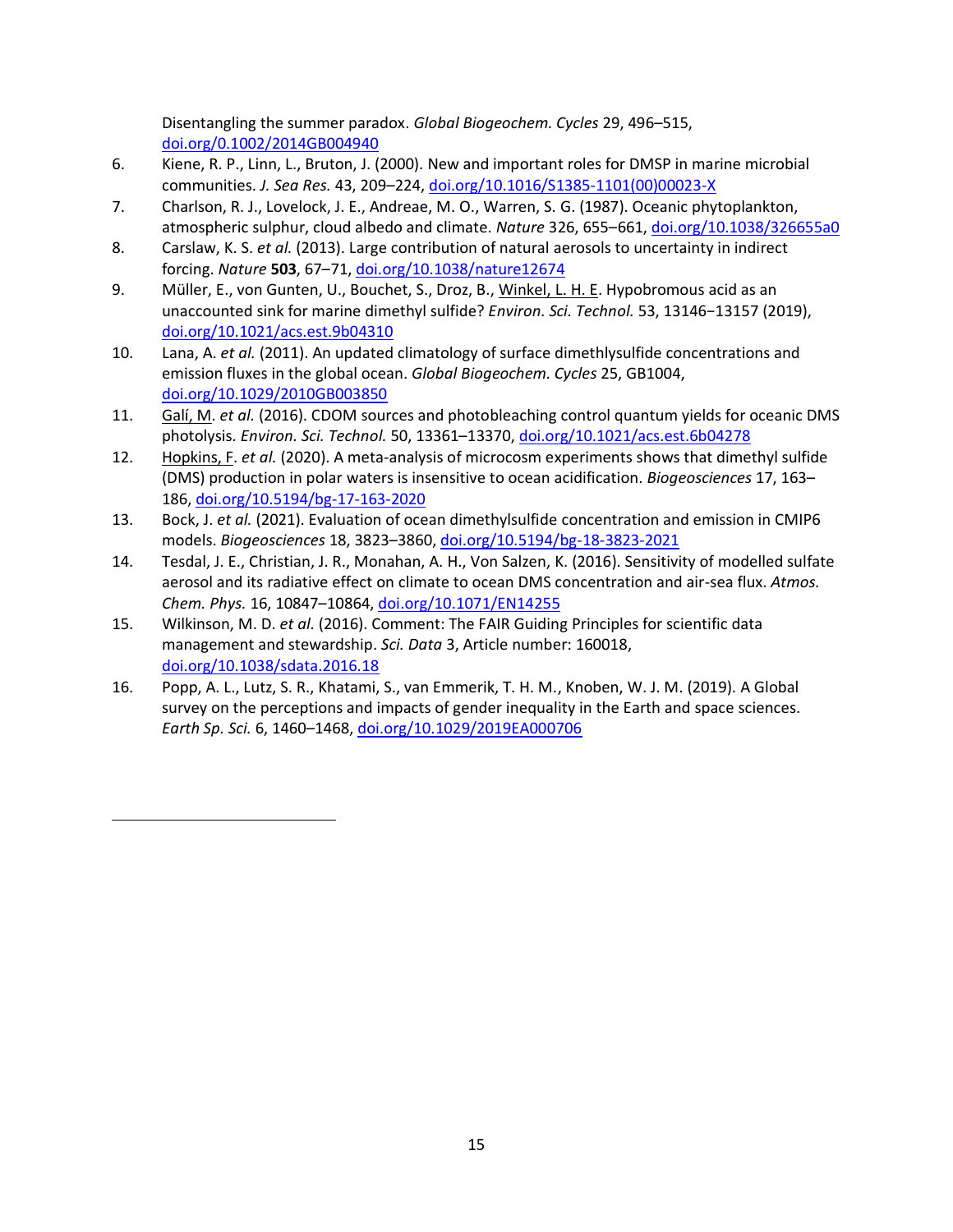# **Appendix**

Five key publications related to the proposal are indicated for each Full Member. Publications are sorted in order of relevance. Underlining is used to highlight the name of each WG member within her/his list of publications. If a member of the WG is co-author on a publication listed by another member, her/his name is also underlined to highlight previous collaborations among WG members. There are no duplicated publications.

## *Martí Galí (Co-chair)*

Galí, M., Simó, R. (2015). A meta‐analysis of oceanic DMS and DMSP cycling processes: Disentangling the summer paradox. *Global Biogeochemical Cycles*, *29*(4), 496-515, [doi.org/10.1002/2014GB004940](https://doi.org/10.1002/2014GB004940)

Galí, M., Kieber, D. J., Romera-Castillo, C., Kinsey, J. D., Devred, E., Pérez, G. L., Westby, G. R., Marrasé, C., Babin, M., Levasseur, M., Duarte, C. M., Agustí, S., Simó, R. (2016). CDOM sources and photobleaching control quantum yields for oceanic DMS photolysis. *Environmental Science & Technology*, *50*(24), 13361-13370[, doi.org/10.1021/acs.est.6b04278](https://doi.org/10.1021/acs.est.6b04278)

Royer, S. J., Galí, M., Mahajan, A. S., Ross, O. N., Pérez, G. L., Saltzman, E. S., Simó, R. (2016). A highresolution time-depth view of dimethylsulphide cycling in the surface sea. *Sci Rep* 6, 32325 (2016), [doi.org/10.1038/srep32325](https://doi.org/10.1038/srep32325)

Galí, M., Simó, R. (2010). Occurrence and cycling of dimethylated sulfur compounds in the Arctic during summer receding of the ice edge. *Marine Chemistry*, *122*(1-4), 105-117, [doi.org/10.1016/j.marchem.2010.07.003](https://doi.org/10.1016/j.marchem.2010.07.003)

Galí, M., Levasseur, M., Devred, E., Simó, R., Babin, M. (2018). Sea-surface dimethylsulfide (DMS) concentration from satellite data at global and regional scales. *Biogeosciences*, *15*(11), 3497-3519, [doi.org/10.5194/bg-15-3497-2018](https://doi.org/10.5194/bg-15-3497-2018)

### *Daniela del Valle (Co-chair)*

del Valle, D. A., Kieber, D. J., Kiene, R. P. (2009). Biological consumption of dimethylsulfide (DMS) and its importance in DMS dynamics in the Ross Sea, Antarctica. *Limnology and Oceanography*, 54: 785-798, [doi.org/10.4319/lo.2009.54.3.0785](https://doi.org/10.4319/lo.2009.54.3.0785)

del Valle, D. A., Kieber, D. J., Toole, D. A., Bisgrove, J., Slezak, D., Kiene, R. P. (2009). Dissolved DMSO production via biological and photochemical oxidation of dissolved DMS in the Ross Sea, Antarctica. *Deep-Sea Research I*, 56: 166-177[, doi.org/10.1016/j.dsr.2008.09.005](https://doi.org/10.1016/j.dsr.2008.09.005)

del Valle, D. A., Martínez-García, S., Sañudo-Wilhelmy, S., Kiene, R. P., Karl, D. M. (2015). Methionine and dimethylsulfoniopropionate as sources of sulfur to the microbial community of the North Pacific Subtropical Gyre. *Aquatic Microbial Ecology*, 75:103-116[, doi.org/10.3354/ame01750](https://doi.org/10.3354/ame01750)

del Valle, D. A., Kieber, D. J., Kiene, R. P. (2007). Depth-dependent fate of biologically-consumed dimethylsulfide in the Sargasso Sea. *Marine Chemistry*, 103: 197-208, [doi.org/10.1016/j.marchem.2006.07.005](https://doi.org/10.1016/j.marchem.2006.07.005)

del Valle, D. A., Kieber, D. J., Bisgrove, J., Kiene, R. P. (2007). Light-stimulated production of dissolved DMSO by a particle-associated process in the Ross Sea, Antarctica. *Limnology and Oceanography*, 52: 2456-2466, [doi.org/10.4319/lo.2007.52.6.2456](https://doi.org/10.4319/lo.2007.52.6.2456)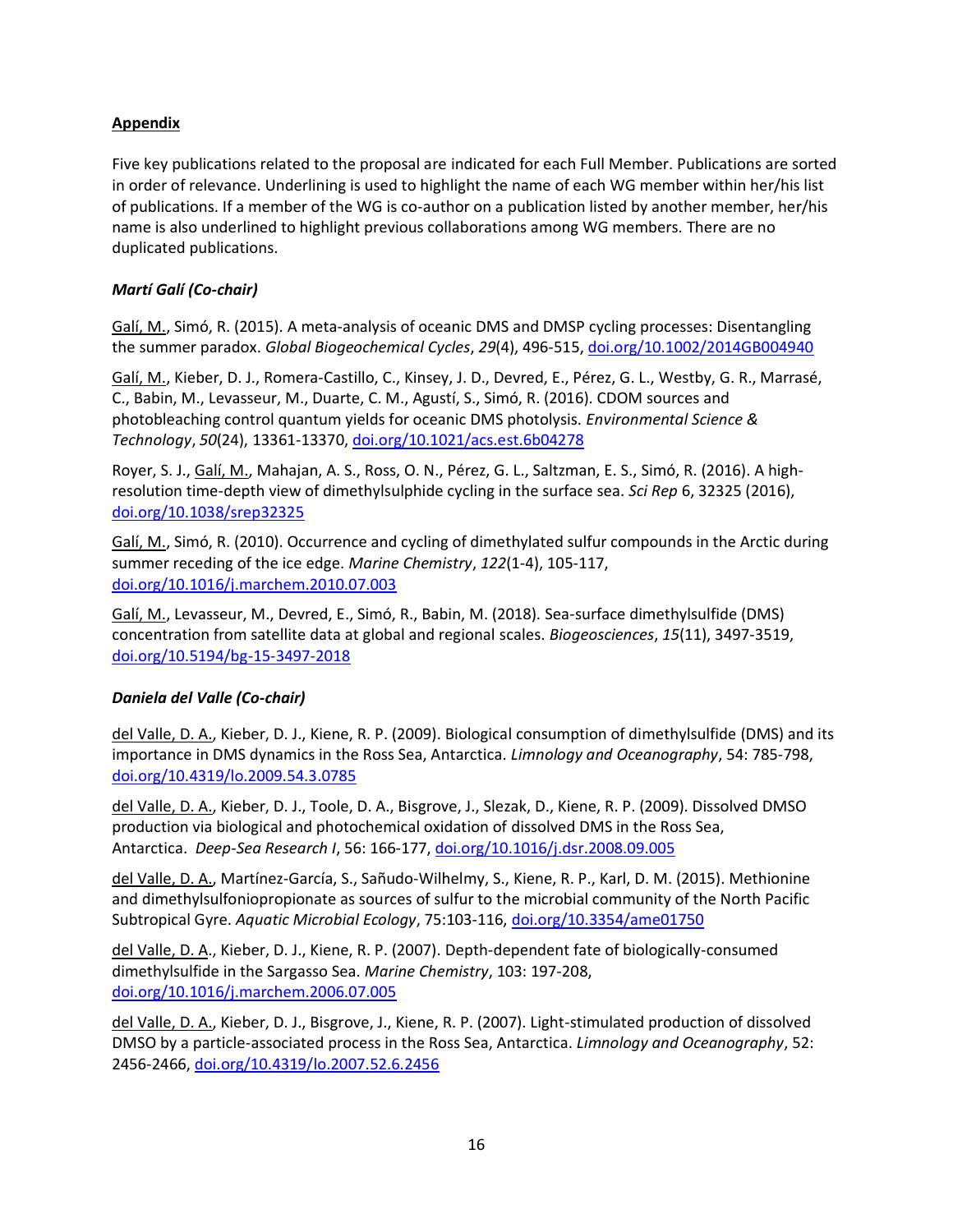# *Stephen Archer*

Archer, S. D., Suffrian, K., Posman, K., Bach, L. T., Matrai, P. A., Countway, P. D., Ludwig, A., Riebesell, U. (2018). Processes that drive decreased dimethyl sulfide production in response to ocean acidification in subtropical waters. *Frontiers in Marine Science*, 5, Article 245, [doi.org/10.3389/fmars.2018.00245](https://doi.org/10.3389/fmars.2018.00245)

Archer, S. D., Stefels, J., Airs, R. L., Lawton, T., Smyth, T. J., Rees, A. P., Geider, R. J. (2018). Limitation of DMSP synthesis at high irradiance in natural phytoplankton communities. *Limnology and Oceanography,* 63: 227-242, [doi.org/10.1002/lno.10625](https://doi.org/10.1002/lno.10625)

Archer, S. D., Stelfox-Widdicombe, C. E., Burkill, P. H., Malin, G. (2001) A dilution approach to quantify the production of dissolved dimethylsulphoniopropionate and dimethyl sulphide due to microzooplankton herbivory. *Aquatic Microbial Ecology,* 23:131-145, [doi.org/10.3354/ame023131](https://doi.org/10.3354/ame023131)

Archer, S. D., Tarran, G. A., Stephens, J. A., Butcher, L. J., Kimmance, S. A. (2011). Combining flow sorting with gas chromatography to determine phytoplankton group-specific intracellular content of dimethylsulphoniopropionate (DMSP). *Aquatic Microbial Ecology*, 62 (2) 109-121, [doi.org/10.3354/ame01464](https://doi.org/10.3354/ame01464)

Archer, S. D., Gilbert, F. J., Allen, J. I., Blackford, J., Nightingale, P.D. (2004). Modelling of the seasonal patterns of dimethylsulphide production and fate during 1989 at a site in the North Sea. *Canadian Journal of Fisheries and Aquatic Sciences*, 61:765-787, [doi.org/10.1139/f04-028](https://doi.org/10.1139/f04-028)

# *José González*

González, J. M., Hernández, L., Manzano, I., Pedrós-Alió, C. (2019). Functional annotation of orthologs in metagenomes: a case study of genes for the transformation of oceanic dimethylsulfoniopropionate. The ISME journal, 13(5), 1183-1197, [doi.org/10.1038/s41396-019-0347-6](https://doi.org/10.1038/s41396-019-0347-6)

Buchan, A., LeCleir, G. R., Gulvik, C. A., González, J. M. (2014). Master recyclers: features and functions of bacteria associated with phytoplankton blooms. *Nature Reviews Microbiology*, 12(10), 686-698, [doi.org/10.1038/nrmicro3326](https://doi.org/10.1038/nrmicro3326)

González, J. M., Kiene, R. P., Moran, M. A. (1999). Transformation of sulfur compounds by an abundant lineage of marine bacteria in the α-subclass of the class Proteobacteria. *Applied and environmental microbiology*, *65*(9), 3810-3819, [doi.org/10.1128/aem.65.9.3810-3819.1999](https://dx.doi.org/10.1128%2Faem.65.9.3810-3819.1999)

Howard, E. C., Henriksen, J. R., Buchan, A., Reisch, C. R., Bürgmann, H., Welsh, R., Ye, W., González, J. M., Mace, K., Joye, S. B., Kiene, R. P., Whitman, W. B., Moran, M. A. (2006). Bacterial taxa that limit sulfur flux from the ocean. *Science*, *314*(5799), 649-652, [doi.org/10.1126/science.1130657](https://doi.org/10.1126/science.1130657)

Alonso-Sáez, L., Morán, X. A. G., González, J. M. (2020). Transcriptional patterns of biogeochemically relevant marker genes by temperate marine bacteria. *Frontiers in microbiology*, 11, 465, [doi.org/10.3389/fmicb.2020.00465](https://doi.org/10.3389/fmicb.2020.00465)

### *Hakase Hayashida*

Hayashida, H., Carnat, G., Galí, M., Monahan, A. H., Mortenson, E., Sou, T., Steiner, N. S. (2020). Spatiotemporal variability in modelled bottom-ice and sea-surface dimethylsulfide concentrations and fluxes in the Arctic during 1979-2015. *Global Biogeochemical Cycles*, 34(10), e2019GB006456, [doi.org/10.1029/2019GB006456](https://doi.org/10.1029/2019GB006456)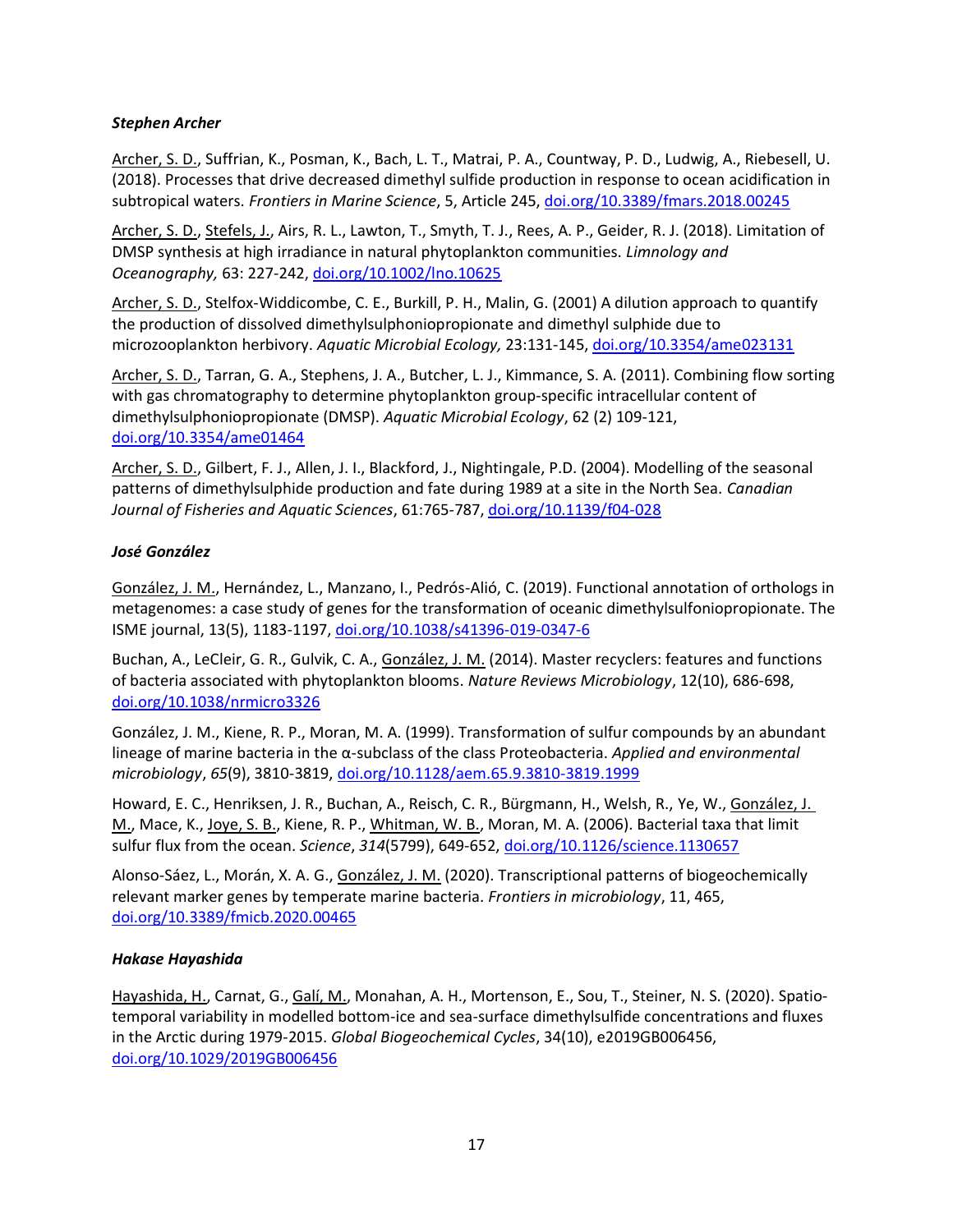Hayashida, H., Christian, J. R., Holdsworth, A. M., Hu, X., Monahan, A. H., Mortenson, E., Myers, P. G., Riche, O. G. J., Sou, T., Steiner, N. S. (2019). CSIB v1 (Canadian Sea-ice Biogeochemistry): a sea-ice biogeochemical model for the NEMO community ocean modelling framework. *Geoscientific Model Development*, 12(5), 1965-1990, [doi.org/10.5194/gmd-12-1965-2019](https://doi.org/10.5194/gmd-12-1965-2019)

Hayashida, H., Steiner, N., Monahan, A., Galindo, V., Lizotte, M., Levasseur, M. (2017). Implications of sea-ice biogeochemistry for oceanic production and emissions of dimethyl sulfide in the Arctic. *Biogeosciences*, *14*(12), 3129-3155[, doi.org/10.5194/bg-14-3129-2017](https://doi.org/10.5194/bg-14-3129-2017)

Abbatt, J. P. D., Leaitch, W. R., Aliabadi, A. A., Bertram, A. K., Blanchet, J.-P., Boivin-Rioux, A., Bozem, H., Burkart, J., Chang, R. Y. W., Charette, J., Chaubey, J. P., Christensen, R. J., Cirisan, A., Collins, D. B., Croft, B., Dionne, J., Evans, G. J., Fletcher, C. G., Ghahremaninezhad, R., Girard, E., Gong, W., Gosselin, M., Gourdal, M., Hanna, S. J., Hayashida, H., Herber, A. B., Hesaraki, S., Hoor, P., Huang, L., Hussherr, R., Irish, V. E., Keita, S. A., Kodros, J. K., Köllner, F., Kolonjari, F., Kunkel, D., Ladino, L. A., Law, K., Levasseur, M., Libois, Q., Liggio, J., Lizotte, M., Macdonald, K. M., Mahmood, R., Martin, R. V., Mason, R. H., Miller, L. A., Moravek, A., Mortenson, E., Mungall, E. L., Murphy, J. G., Namazi, M., Norman, A.-L., O'Neill, N. T., Pierce, J. R., Russell, L. M., Schneider, J., Schulz, H., Sharma, S., Si, M., Staebler, R. M., Steiner, N. S., Galí, M., Thomas, J. L., von Salzen, K., Wentzell, J. J. B., Willis, M. D., Wentworth, G. R., Xu, J.-W., Yakobi-Hancock, J. D. (2019). New insights into aerosol and climate in the Arctic. *Atmospheric Chemistry and Physics*, 19, 2527–2560, [doi.org/10.5194/acp-19-2527-2019](https://doi.org/10.5194/acp-19-2527-2019)

Hayashida, H., Jin, M., Steiner, N., Swart, N., Watanabe, E., Fiedler, R., Hogg, A., Kiss, A., Matear, R., and Strutton, P. (2021). Ice Algae Model Intercomparison Project phase 2 (IAMIP2). *Geoscientific Model Development*, 14, 6847–6861, [doi.org/10.5194/gmd-14-6847-2021](https://doi.org/10.5194/gmd-14-6847-2021)

# *Frances Hopkins*

Hopkins, F. E., Nightingale, P. D., Stephens, J. A., Moore, C. M., Richier, S., Cripps, G. L., Archer, S. D. (2020). A meta-analysis of microcosm experiments shows that dimethyl sulfide (DMS) production in polar waters is insensitive to ocean acidification. *Biogeosciences*, 17(1), 163-186, [doi.org/10.5194/bg-](https://doi.org/10.5194/bg-17-163-2020)[17-163-2020](https://doi.org/10.5194/bg-17-163-2020)

Dixon, J. L., Hopkins, F. E., Stephens, J. A., Schäfer, H. (2020). Seasonal changes in microbial dissolved organic sulfur transformations in coastal waters. *Microorganisms*, 8(3), 337, [doi.org/10.3390/microorganisms8030337](https://doi.org/10.3390/microorganisms8030337)

Hopkins, F. E., Archer, S. D. (2014). Consistent increase in dimethyl sulfide (DMS) in response to high CO 2 in five shipboard bioassays from contrasting NW European waters. *Biogeosciences*, 11(18), 4925-4940, [doi.org/10.5194/bg-11-4925-2014](https://doi.org/10.5194/bg-11-4925-2014)

Archer, S. D., Kimmance, S. A., Stephens, J. A., Hopkins, F. E., Bellerby, R. G. J., Schulz, K. G., Piontek, J., Engel, A. (2013). Contrasting responses of DMS and DMSP to ocean acidification in Arctic waters. *Biogeosciences*, 10(3), 1893-1908, [doi.org/10.5194/bg-10-1893-2013](https://doi.org/10.5194/bg-10-1893-2013)

Hopkins, F. E., Bell, T. G., Yang, M., Suggett, D. J., Steinke, M. (2016). Air exposure of coral is a significant source of dimethylsulfide (DMS) to the atmosphere. *Scientific Reports*, *6*(1), 1-11, [doi.org/10.1038/srep36031](https://doi.org/10.1038/srep36031)

### *Sohiko Kameyama*

Kameyama, S., Tanimoto H., Inomata S., Tsunogai U., Ooki, A., Yokouchi, Y., Takeda S., Obata H., and M. Uematsu (2009). Equilibrator inlet-proton transfer reaction-mass spectrometry (EI-PTR-MS) for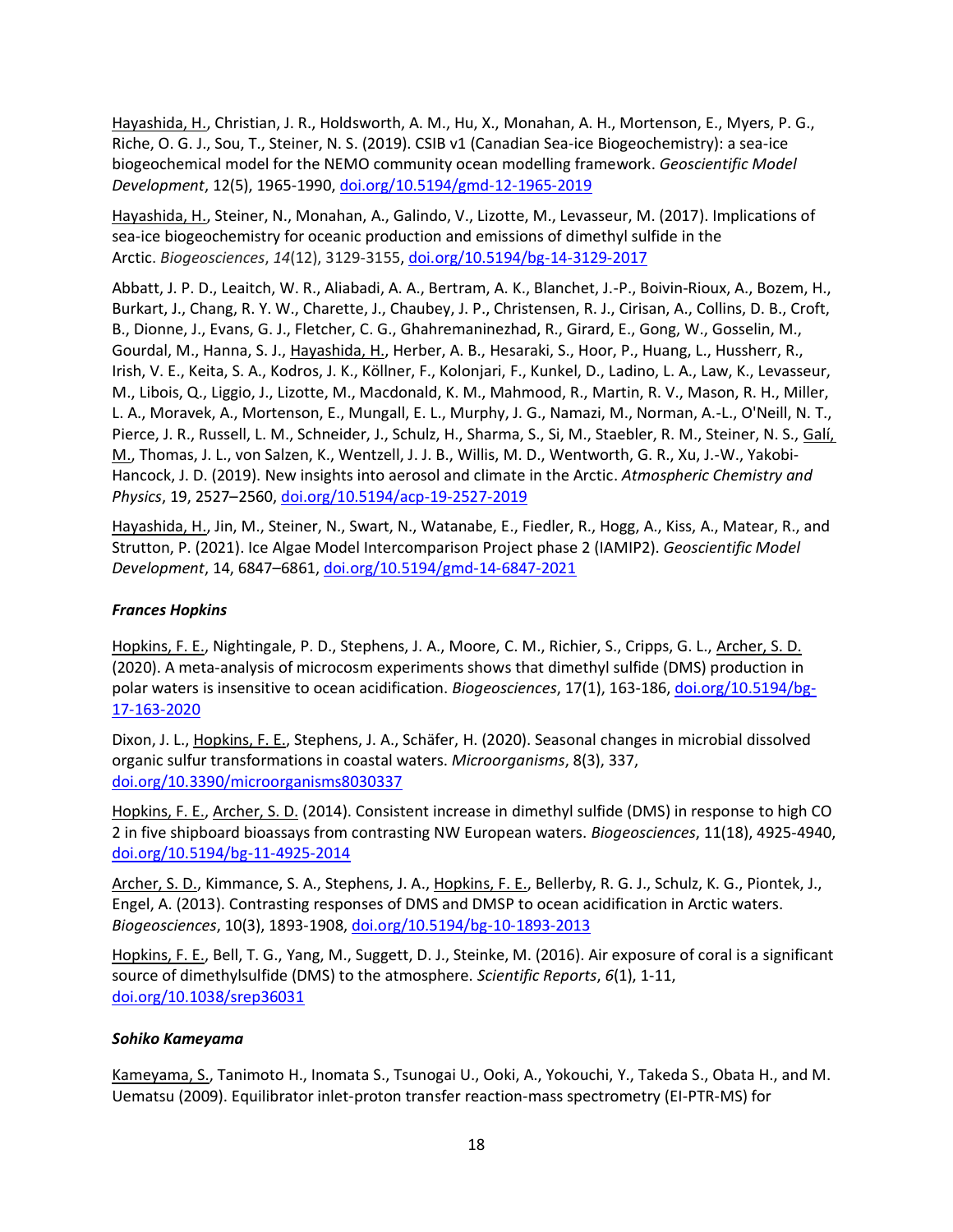sensitive, high-resolution measurement of dimethyl sulfide dissolved in seawater. *Analytical Chemistry*, 81(21), 9021-9026, [doi.org/10.1021/ac901630h](https://doi.org/10.1021/ac901630h)

Kameyama, S., Tanimoto, H., Inomata, S., Yoshikawa-Inoue, H., Tsunogai, U., Tsuda, A., Uematsu, M., Ishii, M., Sasano, D., Suzuki, K., Nosaka, Y. (2013). Strong relationship between dimethyl sulfide and net community production in the western subarctic Pacific. *Geophysical Research Letters*, 40, 3986-3990, [doi.org/10.1002/grl.50654](https://doi.org/10.1002/grl.50654)

Kameyama, S., Otomaru M., McMinn A., and Suzuki K. (2020). Ice melting can change DMSP production and photosynthetic activity of the haptophyte *Phaeocystis antarctica*. *Journal of Phycology*, 56(3) 761- 774, [doi.org/10.1111/jpy.12985](https://doi.org/10.1111/jpy.12985)

Li, J.-L., Kameyama, S., and Yang, G.-P. (2020). In-situ measurement of trace isoprene and dimethyl sulfide in seawater and oceanic atmosphere based on room temperature adsorption-thermal desorption. *Marine Chemistry*, 222[, doi.org/10.1016/j.marchem.2020.103787](https://doi.org/10.1016/j.marchem.2020.103787)

Kameyama, S., Tanimoto, H., Inomata, S., Suzuki, K., Komatsu, D. D., Hirota, A., Konno, U., Tsunogai, U. (2011). Application of PTR-MS to incubation experiments of the marine diatom *Thalassiosira pseudonana. Geochemical Journal*, 45, 355-363, [doi.org/10.2343/geochemj.1.0127](https://doi.org/10.2343/geochemj.1.0127)

# *Erin McParland*

McParland, E., Levine, N. (2019). The role of differential DMSP production and community composition in predicting variability of global surface DMSP concentrations. *Limnology & Oceanography*, [doi.org/10.1002/lno.11076](https://doi.org/10.1002/lno.11076)

McParland, E., Lee, M., Webb, E., Alexander, H., Levine, N. (2021). DMSP synthesis genes distinguish two types of DMSP producer phenotypes. *Environmental Microbiology*, [doi.org/10.1111/1462-](https://doi.org/10.1111/1462-2920.15393) [2920.15393](https://doi.org/10.1111/1462-2920.15393)

McParland, E., Wright, A., Art, K., He, M., Levine, N. (2020). Evidence for contrasting roles of DMSP production in *Emiliania huxleyi* and *Thalassiosira oceanica*. *New Phytologist*, [doi.org/10.1111/nph.16374](https://doi.org/10.1111/nph.16374)

O'Brien, J., McParland, E., Bramucci, A., Siboni, N., Ostrowski, M., Kalkhe, T., Levine, N., Brown, M., Van De Kamp, J., Bodrossy, L., Messer, L., Petrou, K., Seymour, J. (2022). Biogeographical and seasonal dynamics of the marine Roseobacter community and ecological links to DMSP-producing phytoplankton. *ISME Communications*. [doi.org/10.1038/s43705-022-00099-3](https://doi.org/10.1038/s43705-022-00099-3)

Jackson, R., Matrai, P., Woodhouse, M., Cropp, R., Jones, G., Deschaseaux, E., Omori, Y., McParland, E., Swan, H., Tanimoto, H. (2021). Parameterizing the impact of seawater temperature and irradiance on dimethylsulfide (DMS) in the Great Barrier Reef and the contribution of coral reefs to the global sulfur cycle. *JGR Oceans*, [doi.org/10.1029/2020jc016783](https://doi.org/10.1029/2020jc016783)

### *Jacqueline Stefels*

Webb, A. L., van Leeuwe, M. A., den Os, D., Meredith, M. P., Venables H., Stefels, J. (2019) Extreme spikes in DMS flux double estimates of biogenic sulfur export from the Antarctic coastal zone to the atmosphere. *Scientific Reports* 9:2233, [doi.org/10.1038/s41598-019-38714-4](https://doi.org/10.1038/s41598-019-38714-4)

Stefels, J., van Leeuwe, M. A., Jones, E. M., Meredith, M. P., Venables, H. J., Webb, A. L., Henley, S. F. (2018). Impact of sea-ice melt on dimethyl sulfide (sulfoniopropionate) inventories in surface waters of